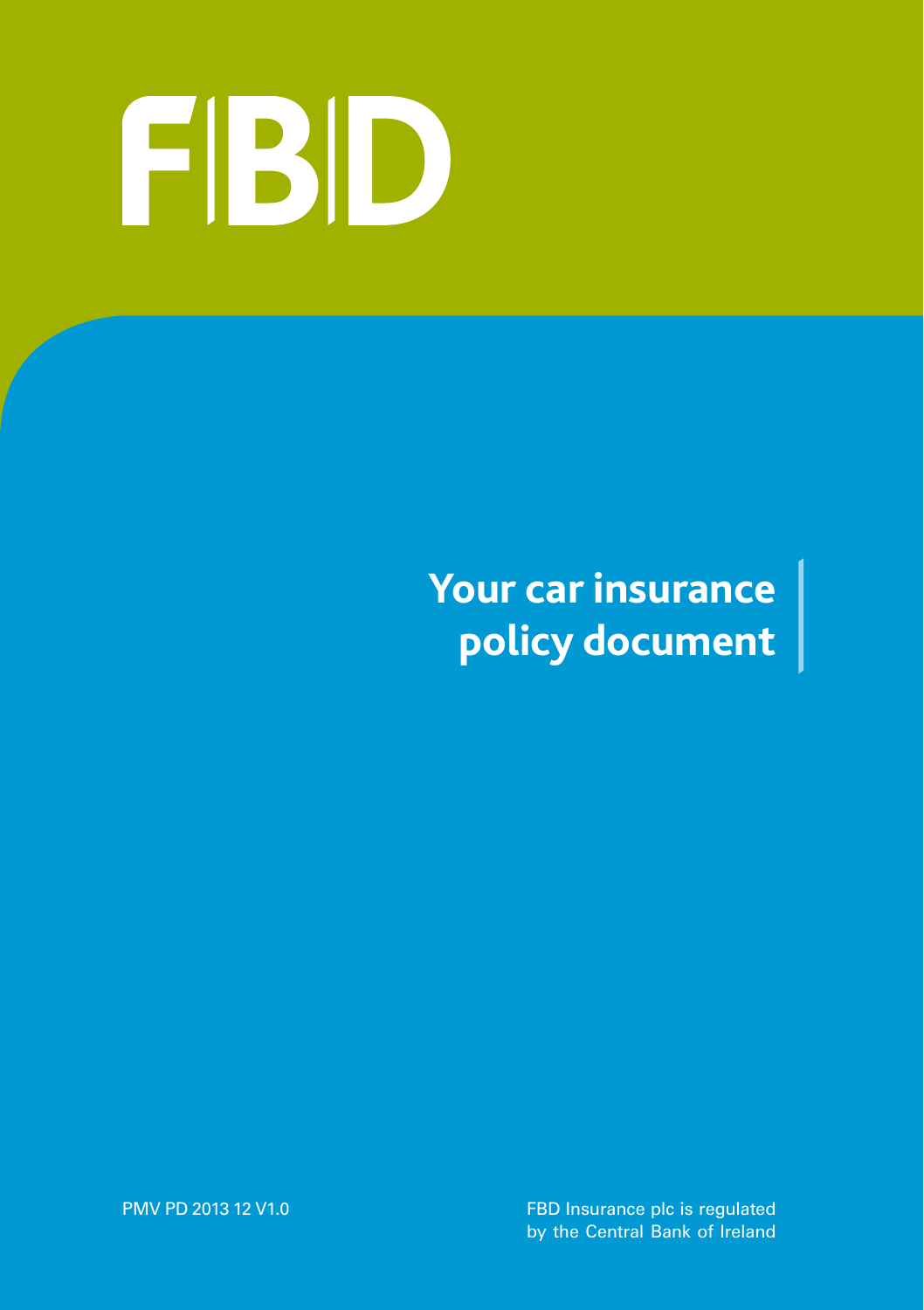FBD has over 40 years insurance experience and today we are one of Ireland's largest insurance companies. We have local offices throughout the country as well as telephone and online service and support, so our quality customer service is never far away. We pride ourselves on understanding your needs – so call us, drop in or go online for a quotation today.

# **Helpful notes and contact details**

## Important

Please let us know immediately, about any event which could lead to a claim and before making any repairs. **Our** claims service will make the process as easy as possible for you.

# Windscreen claims

If **vour** windscreen is damaged please call us on 1890 953 953 for details of your approved local repairer. Wider cover applies when you use our approved suppliers.

# Claims

To speak to us about a claim you can contact us on 1890 617 617.

# Customer service

You can call us Monday to Friday 8am to 7pm on 1890 617 617. You can also find information by visiting our website www.fbd.ie.

# Car breakdown assistance

Your schedule will show if you have this cover. If this service is covered you should call 1800 323 888 (this call is free) or if calling from Northern Ireland, England, Scotland or Wales 00 353 91 560 622 (international call rates will apply).

# What to do if you have an accident

You should not admit responsibility for an accident. You should take the registration numbers of all vehicles involved and the insurer's name and policy number. This should be on the insurance disc on the vehicle's windscreen. You should also take the names and addresses of the other people involved and give them your details. We recommend you keep a record of all injuries and any damage and draw a map of the location of the accident. You should take the name, address and contact numbers for any witness to the accident.

You must also let An Garda Síochána know immediately or at the latest within 24 hours of

- an **event** which injures a person or animal or
- if your car is stolen or
- if it is damaged maliciously or as a result of an attempted theft.

You will need to immediately call us on 1890 617 617. This is available 24 hours a day.

You must also immediately

- send us all correspondence you receive regarding the **accident** without answering it.
- advise **us** in writing of any prosecution once you become aware of any prosecution.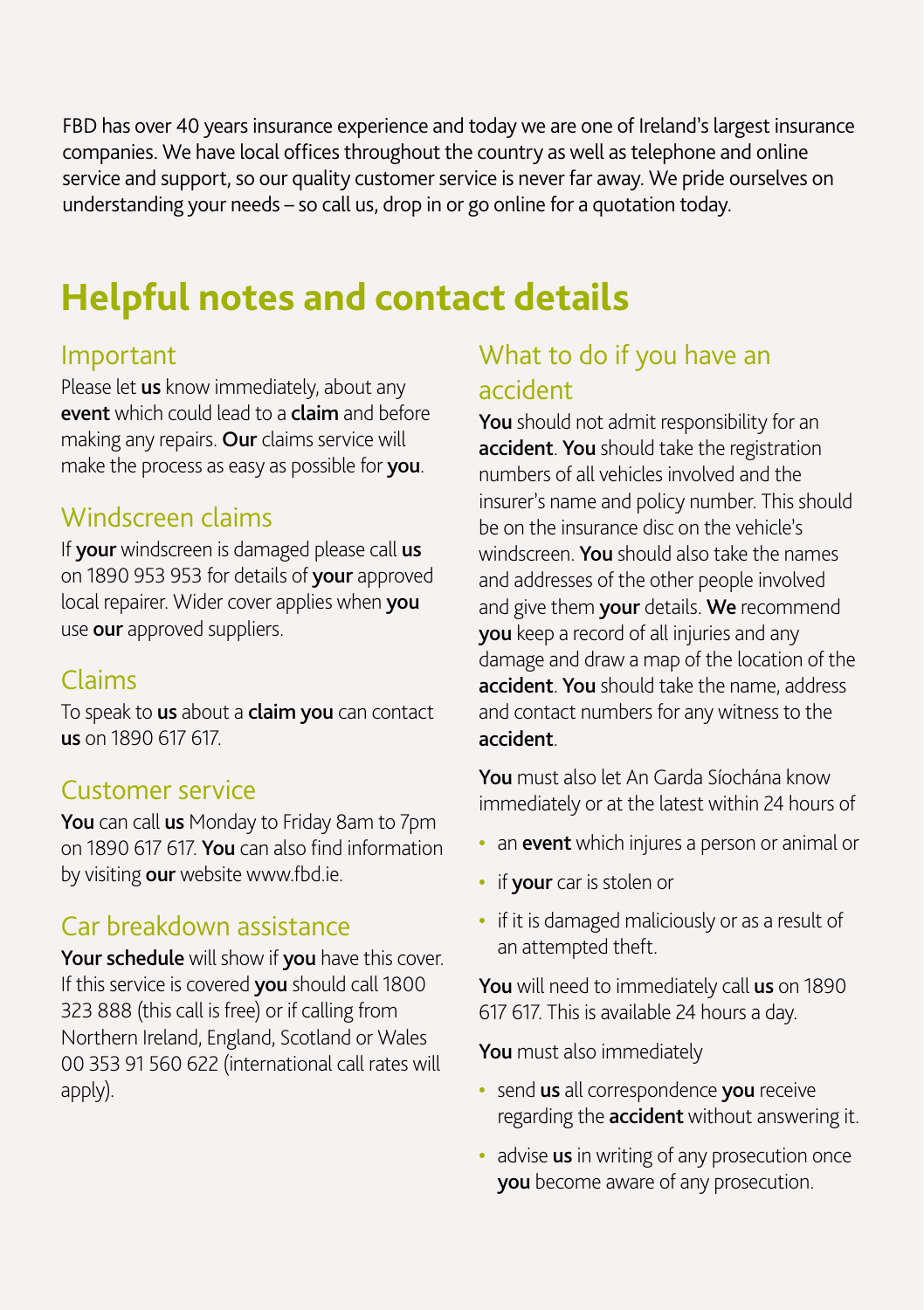# FBD

# Your FBD car insurance policy contents

| Overall                          |    |
|----------------------------------|----|
| Introduction to your policy      | 2  |
| Duty of disclosure               | 2  |
| <b>Definitions</b>               | З  |
| <b>Territorial limits</b>        | 4  |
| No claim discount                | 4  |
| Cover we provide                 | 5  |
| General exceptions of the policy | 6. |
| General conditions of the policy | 8  |

# Cover

| Section 1 - Third party insurance cover       |     |
|-----------------------------------------------|-----|
| Section 2 – Loss or damage to the insured car | -12 |
| Section 3 – Personal accident                 | 15  |
| Section 4 - Medical expenses                  | 15. |
| <b>Endorsements</b>                           |     |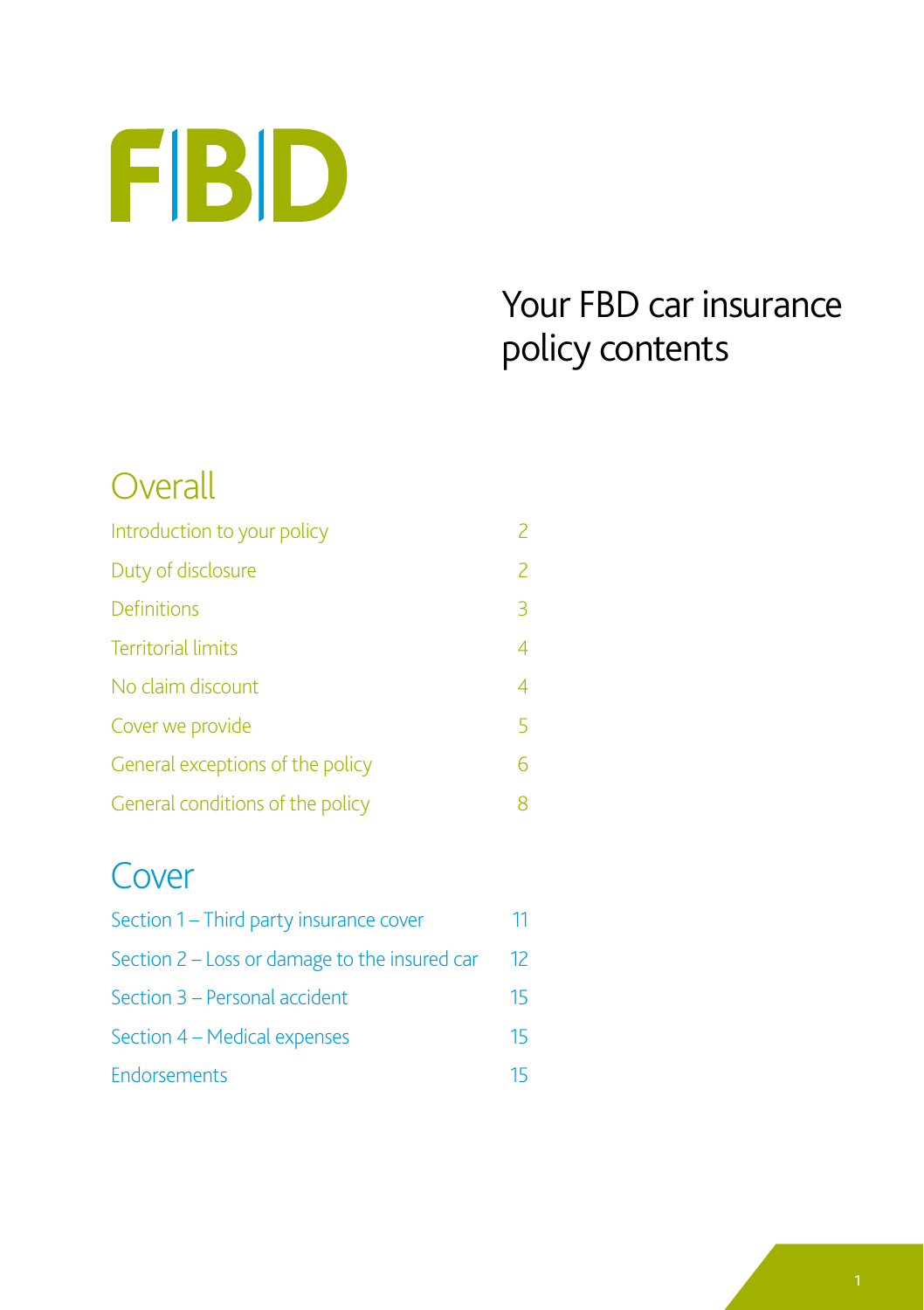# **Introduction to your policy**

# Your policy

The information provided in your completed proposal form and declaration or statement of fact and declaration will form the basis of your insurance contract with us.

This **policy** document, your schedule, relevant endorsements and your certificate outline the cover we are providing to you. You should read these documents as one and keep them in a safe place. If they do not meet **vour** requirements in any way or you have any queries, please contact us.

The insurance provided is subject to you having paid or agreed to pay us the premium and will apply in respect of **events** occurring within the territorial limits during the period of insurance or any subsequent period for which we may accept payment for renewal of this **policy**.

The cover provided is subject to the terms, exceptions and conditions outlined within the schedule, policy document and relevant endorsements.

# Duty of disclosure

You have a duty to disclose to us all material facts.A material fact is any information likely to influence our acceptance of your insurance, our calculation of **your** premium or the terms and conditions we apply to your policy. If you fail to disclose all material facts we may treat your policy as invalid or not having existed or cancel it.

# Consequences of non-disclosure

If we treat your policy as invalid or not having existed or cancel it you may experience problems including

- the non payment of claims
- difficulties in buying insurance elsewhere
- failure to carry out a duty under a contract with a lender.

# Feedback and Complaints

We would like to hear from you if you have any feedback or complaints about our service. Letting us know your concerns allows us to try to put matters right for you and to improve our service to all our customers.

If **vou** would like to give us feedback, please contact us at 1890 617 617 or email us at info@fbd.ie. If you are not satisfied with our response or how we have dealt with your complaint, you can refer the matter to:

The Insurance Director, FBD Insurance plc, FBD House, Bluebell, Dublin 12.

If we have given you our final response and you are still dissatisfied, you may refer your case to:

The Financial Services Ombudsman's Bureau, 3rd Floor, Lincoln House, Lincoln Place, Dublin 2.

Lo Call: 1890 88 20 90 Tel: + 353 1 662 0899 Fax: + 353 1 662 0890 Email: enquiries@financialombudsman.ie

# Finance Act 1990

The appropriate stamp duty has been or will be paid to the Revenue Commissioners in line with Section 113 of the Finance Act 1990.

# Insurance Act 1936

All money which is paid or may be paid by us to you under this policy will be paid in the Republic of Ireland.

Signed for and on behalf of FBD Insurance plc

yeary lawsom

George Parsons Insurance Director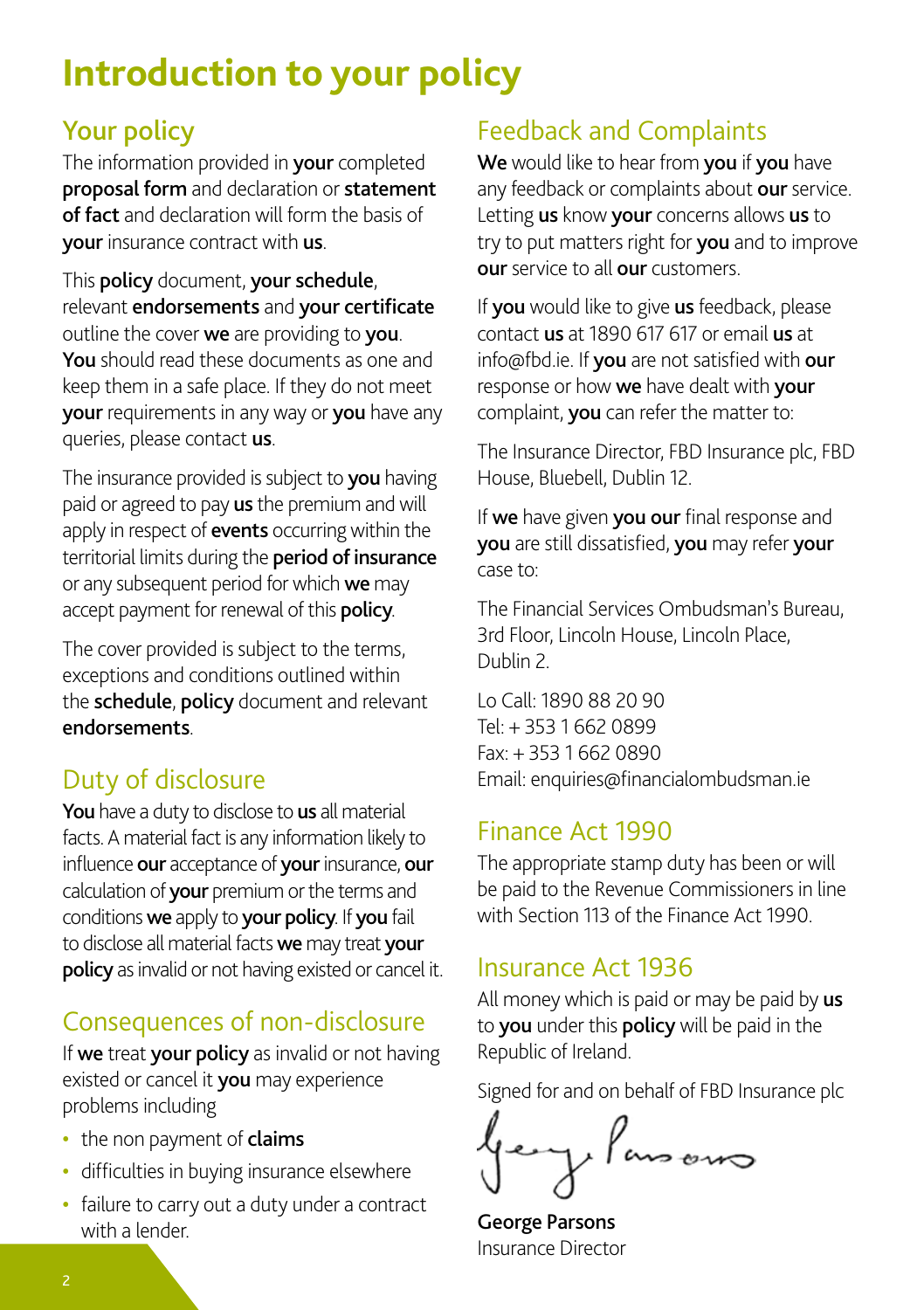# **Definitions**

Any word or expression defined below has the same meaning wherever it appears.

# Accident

An **event** which may give rise to a **claim** under this policy.

# **Certificate**

The document we issue to you that proves you have taken out the motor insurance needed by law. It will outline who is insured to drive your car, the purposes for which the car is insured to be used and whether you are covered to drive another car.

# Claim

A **claim** or series of claims arising out of any one cause.

# Endorsement

Changes in the terms of your policy which are noted on the schedule. The wordings of individual endorsements are outlined in this policy document or on your schedule.

# Event

An **event** which may give rise to a **claim** under this policy.

# **Excess**

The first part of a claim which you have to pay.

# Insured car

The car noted in the **schedule** including its accessories and spare parts while on the car or any car to which cover is transferred with our consent during the period of insurance. Any references to insured vehicle, vehicle or private motor vehicle in the schedule or certificate of insurance shall be read as the insured car.

# Insured driver

Any person noted in the schedule, endorsements and certificate as being insured and entitled to drive under the **policy**.

# Insured person

Any person provided with cover under this policy.

# Loss of a limb

Losing a limb or permanent loss of use of the limb at or above the wrist or ankle.

# Insured use

The purposes for which the **insured car** is insured to be used as outlined under the heading Limitations as to use in the schedule and on the certificate.

# Market value

The reasonable cost of replacing the *insured* car with one of the same make, model, specification, age and similar mileage/ odometer reading, determined by a motor assessor appointed at our expense. Modifications not forming part of the standard vehicle specification are excluded unless they are factory fitted prior to first registration or otherwise as agreed by us.

# Passenger

Any person being carried in or getting into or out of the insured car.

# Period of insurance

The period for which we have accepted your premium and agreed to provide insurance as stated in the **schedule** and referred to as the Period of Cover in the certificate.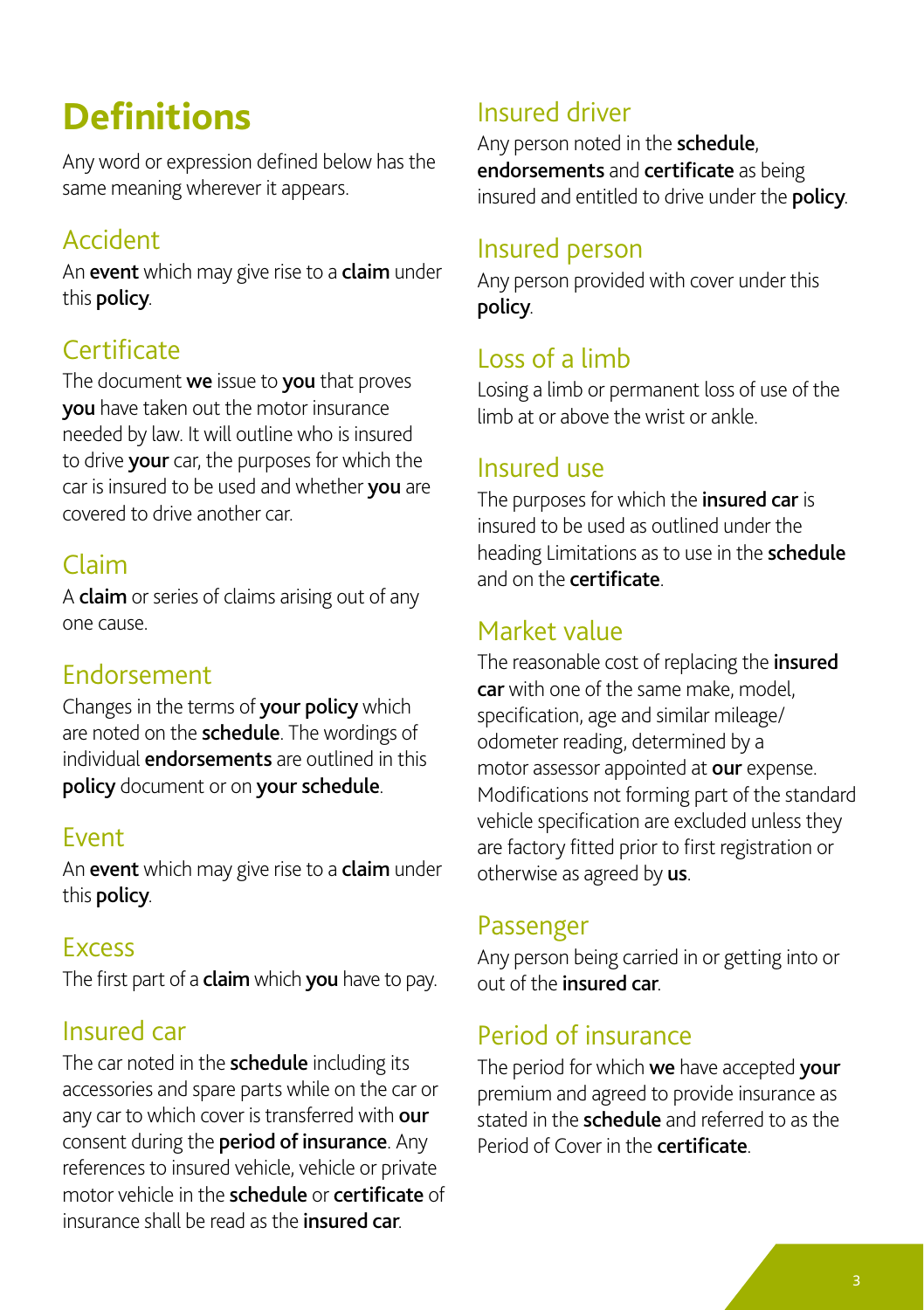# **Policy**

The contract of insurance between you and us. This is based on your completed proposal form and declaration or statement of fact and declaration and includes

- the schedule
- certificate
- policy document and
- any endorsements shown on the schedule as being in force.

# Proposal form

The information provided by **you** and declarations made at the time the insurance was arranged and on which we have relied when agreeing to offer this contract of insurance and the terms provided.

# Schedule

The document which outlines your details, the insured car, the cover and period of insurance and which forms a part of the policy.

# Statement of fact

The information provided by **vou** and declarations made at the time the insurance was arranged and on which we have relied when agreeing to offer this contract of insurance and the terms provided.

## We, us, our, the Company FBD Insurance plc.

# You, your, the insured

The person named in the **certificate** as the person to whom the **policy** of insurance has been issued and as named in the **schedule** including their legal personal representatives (for example a person who administers the estate of a deceased person).

# **Territorial limits**

We will provide cover as set out in the schedule for events which happen during the period of insurance in

- a. Ireland, Northern Ireland, Great Britain, the Isle of Man or the Channel Islands
- **b.** other European Union member states
- c. any other country which the Commission of the European Union is satisfied has made arrangements to meet the minimum insurance requirements set out by the European Union Directives on insurance of civil liabilities arising from the use of motor vehicles and
- d. while the car is in transit by sea (including loading and unloading) between any ports in the territories covered by this **policy**.

# **No claim discount**

We will reduce the renewal premium according to the following scale if no **claim** is made or arises under this **policy** in the **period of** insurance:

| <b>Period of insurance</b> | <b>Reduction</b> |  |
|----------------------------|------------------|--|
| One year                   | 20%              |  |
| Two years                  | 30%              |  |
| Three years                | 40%              |  |
| Four years                 | 45%              |  |
| Five years                 | 50% (maximum)    |  |

You may have the option to include no claim discount protection on **your policy** for an additional charge. When **you** choose this optional extra it will be included by endorsement on your schedule.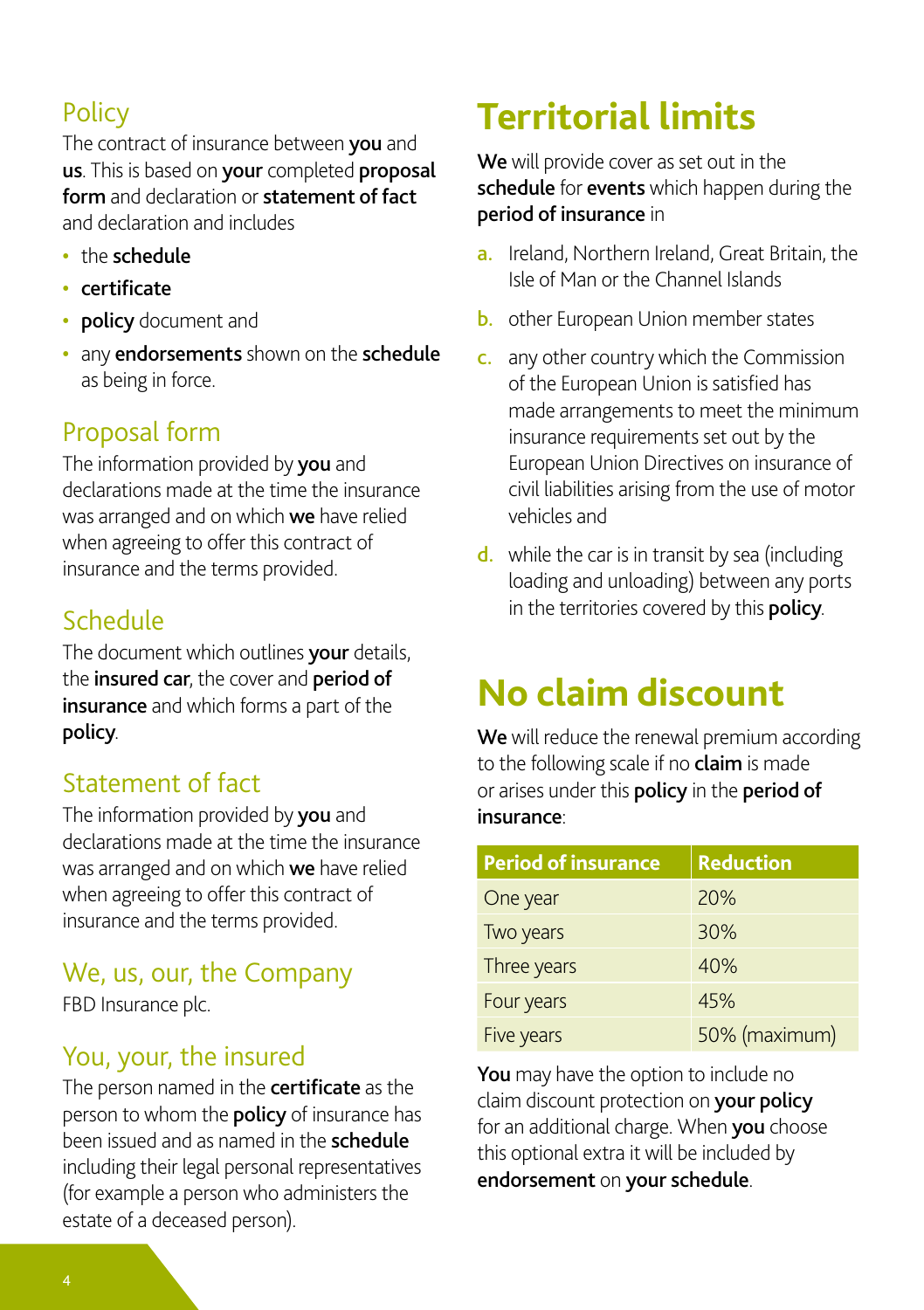# **Cover we provide**

The cover which applies to **your policy** will be shown on **your schedule**. The standard cover options available are noted below:

# Third party insurance cover

This provides cover for **your** legal liabilities should a **claim** be brought against you for property damage or injury to others arising from the use of your car.

Only Section 1 of the **policy** will apply if you have chosen third party insurance cover only.

# Third party, fire and theft cover

In addition to third party insurance cover this will provide cover for loss or damage to your car arising from fire, theft or damage caused during an attempted theft. There is also the option to avail of windscreen cover and car breakdown assistance for an additional charge.

Sections 1 and 2 will apply if you select third party, fire and theft cover. Cover under Section 2 is limited to:

- claims arising from fire, self-ignition, lightning, explosion, theft or attempted theft; and
- replacement locks, fire brigade charges, personal property, new car replacement and transport costs.

# Comprehensive cover

This cover is the most extensive cover we provide for private car owners. In addition to the protection provided under third party, fire and theft cover, comprehensive cover includes cover for accidental damage to your car.

Comprehensive cover also provides you with a number of additional features as standard. These are car breakdown assistance, car hire expenses following an **accident**, medical

expenses, personal **accident** cover for you and windscreen cover.

Sections 1, 2, 3 and 4 apply when cover is on a comprehensive basis.

### Insured use

The use insured under your policy is outlined under Limitations as to use on your certificate and schedule. All policies include use for

- 1. social, domestic and pleasure purposes
- 2. use required by the overhaul, upkeep and repair of the insured car
- **3.** use while towing a broken down mechanically propelled vehicle.

Some policies are extended to include business use and if this applies to your policy it will be noted on your certificate and schedule. We do not provide cover when the insured car is being used in other circumstances unless agreed by us and shown on your schedule and **certificate** as being within the Limitations as to use.

# Drivers whose driving is covered

We provide a number of insured driver options. Your certificate will show the drivers covered to drive under your policy. These drivers are covered provided they

- 1. hold a licence to drive the **insured car** or having held such a licence are not disqualified from holding a licence
- 2. do not have cover under any other policy
- 3. are not a person in the motor trade driving the **insured car** for the purpose of overhaul, upkeep or repair for **you**
- 4. observe the terms, exceptions, conditions, and endorsements of the policy in so far as they can apply.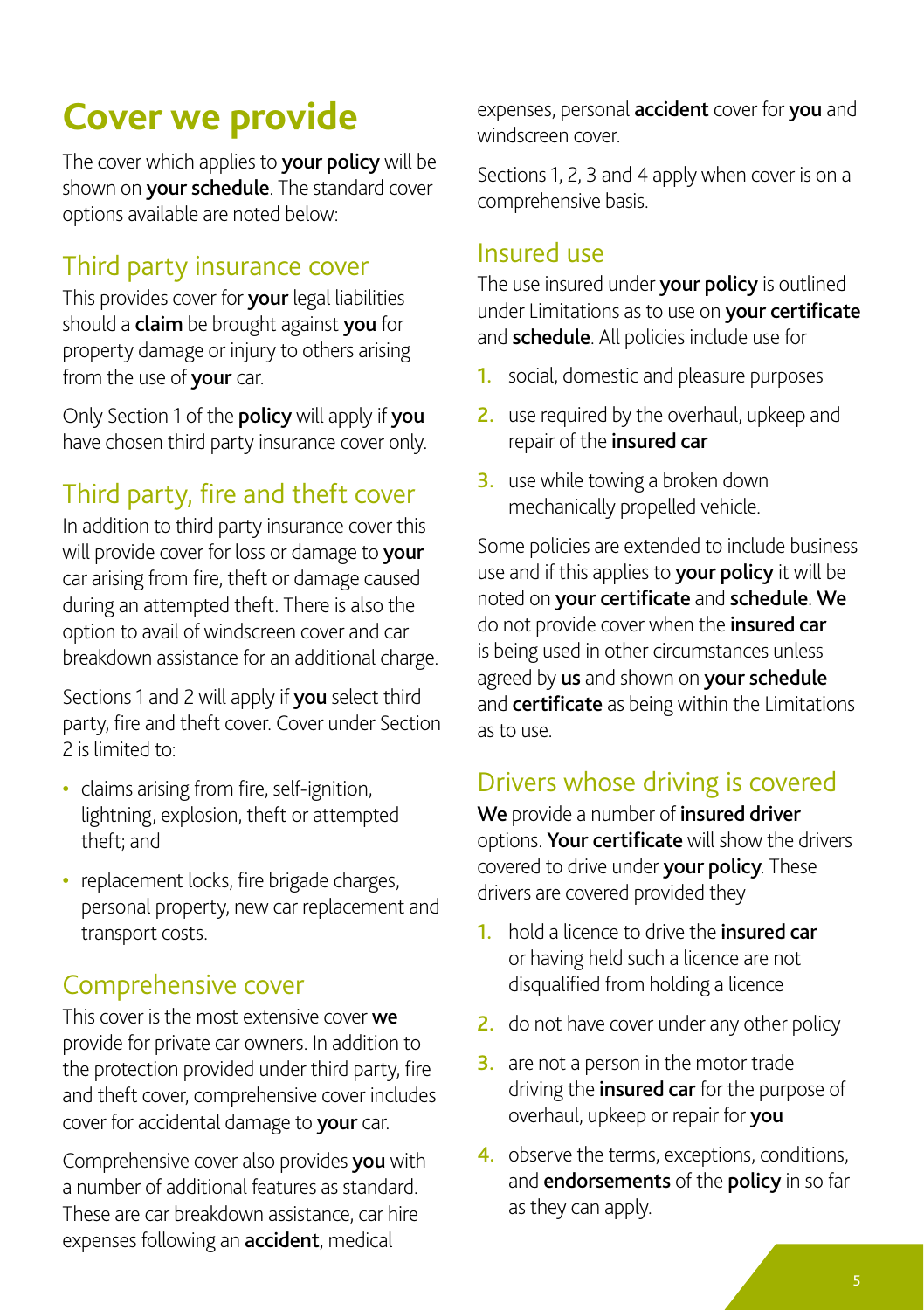# **General exceptions of the policy**

We will not pay for the following except where it is necessary to meet the requirements of the Road Traffic Acts.

# 1. Contractual liability

Any liability accepted under a contract which would not have existed in the absence of the contract.

# 2. Drivers and uses

Any loss, damage, cost, expense, liability or injury arising out of any event

- a. while the **insured car** is being driven by or is for the purpose of being driven in the charge of any person other than a person permitted to drive under the **policy**
- **b.** while the **insured car** is being used other than as noted within the Limitations as to use on the certificate
- c. while the insured car is being used for
	- 1. racing, pacemaking, speed testing, competitions, rallies or trials
	- 2. hire or reward
	- 3. carrying **passengers** for hire or reward.

# 3. Earthquake, riot or civil commotion

Any loss, damage, cost, expense, liability or injury caused by earthquake, riot or civil commotion.

# 4. Radioactive contamination

Any loss, damage, cost, expense, liability or injury directly or indirectly caused by, contributed to or arising from

- a. ionising radiations or contamination by radioactivity from any irradiated nuclear fuel or from any nuclear waste from the combustion of nuclear fuel
- **b.** the radioactive, toxic, explosive or other hazardous or contaminating properties of any nuclear installation, reactor or other nuclear assembly or nuclear component thereof
- c. any weapon or tool using atomic or nuclear fission and/or fusion or other similar reaction or radioactive force or material
- d. any radioactive, toxic, explosive or other dangerous or contaminating properties of any radioactive material.

## 5. War

Any loss, damage, cost, expense, liability or injury caused as a consequence of war, invasion, act of foreign enemy, hostilities (whether war be declared or not), civil war, rebellion, revolution, insurrection or military or usurped power.

# 6. Terrorism

Any loss, damage, cost, expense, liability or injury directly or indirectly caused by, contributed to or arising from

a. an act of terrorism, regardless of any other cause or **event** contributing to a loss, including any action taken to control, prevent or suppress or in any way relating to an act of terrorism.

We define an act of terrorism as an act or threat of force or violence by any person or group, whether acting alone or on behalf of or in connection with any organisation or government committed for political, religious, ideological, ethnic or similar purpose to influence any government or to place the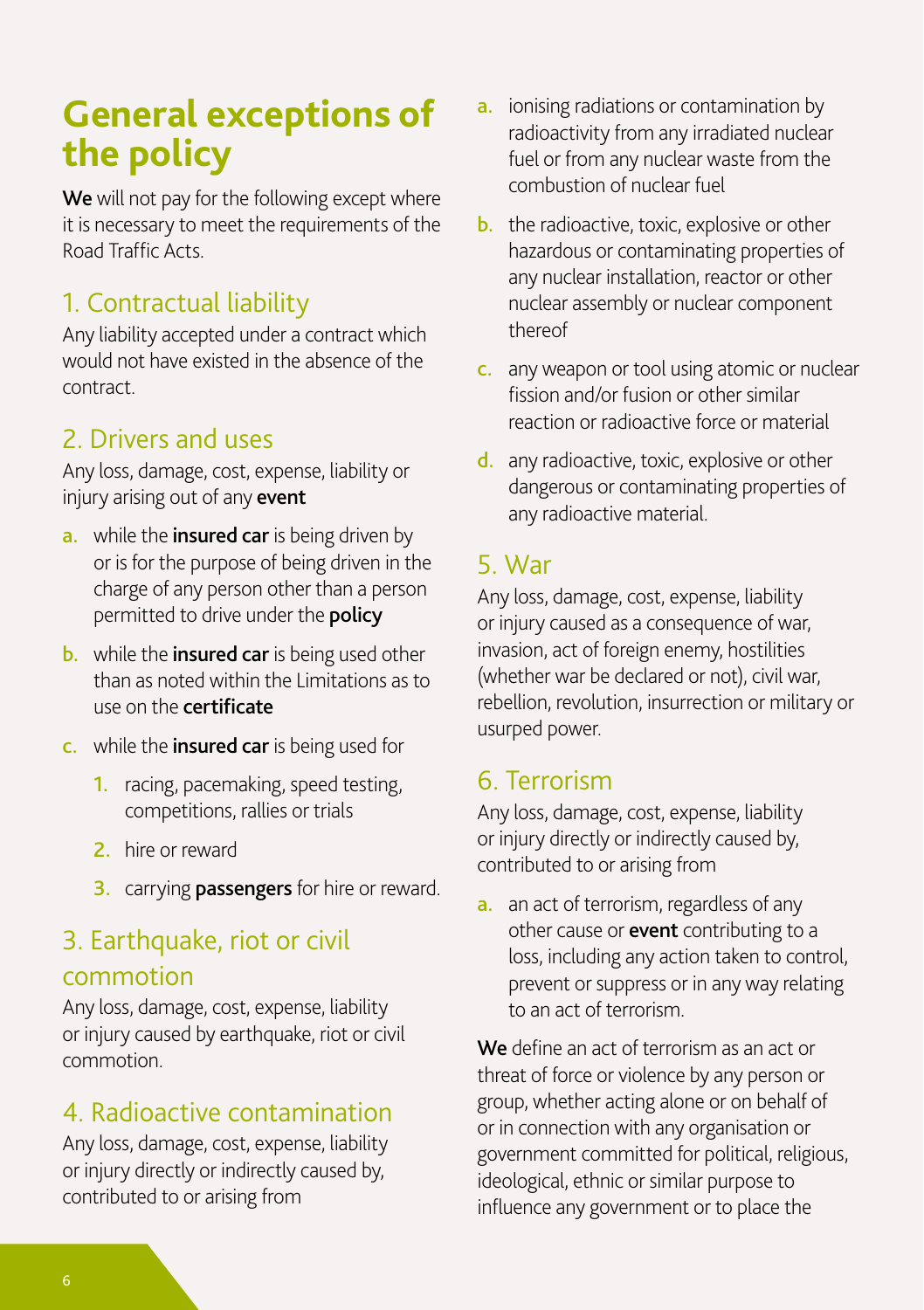public, or any section of the public, in fear.

**b.** biological or chemical contamination, missiles, bombs, grenades or explosives due to any act of terrorism.

We define contamination as contamination. poisoning or preventing or limiting the use of objects due to the effects of chemical or biological materials.

If we allege that, by reason of this general exception, any loss, damage, cost or expense is not covered by this **policy** the burden of proving the contrary shall be on **you**. In the event that any part of this general exception is found to be invalid or unenforceable, the remainder shall remain in full force and effect.

# 7. Cyber risks

Any loss, damage, cost, expense, liability or injury described in a) and b) below to any of the items numbered one through to eight:

- a. the loss of or damage to or a change in or
- **b.** a reduction in the ability to work, availability or operation of
	- 1. a computer system
	- 2 hardware
	- 3. program
	- 4. software
	- 5. data
	- 6. information repository
	- 7. microchip
	- 8. integrated circuit or similar device in computer equipment or non-computer equipment

that results from the malicious or negligent transfer, electronic or otherwise, of a computer program that contains a malicious or damaging code.

A damaging code can include but is not limited to

- computer virus
- logic bomb or
- Trojan horse.

# 8. Injury, damage or loss in the course of employment

Any claim by any person for injury to them or damage or loss to their property arising out of and in the course of their employment.

# 9. Sonic bangs

Any loss, damage, cost, expense, liability or injury which arises directly or indirectly from pressure waves caused by aircraft or other devices travelling at sonic or supersonic speeds.

# 10. Airside liability

Any loss, damage, cost, expense, liability or injury caused while the insured car is in or on any aerodrome, airport, airfield or similar establishment. This includes the area for the take-off and landing of aircraft or the movement of aircraft on the surface, aircraft parking aprons including associated service roads and ground equipment parking areas and those parts of passenger terminals of an international airport which come within the customs examination area.

This does not include roads and car parking facilities to which the public have access.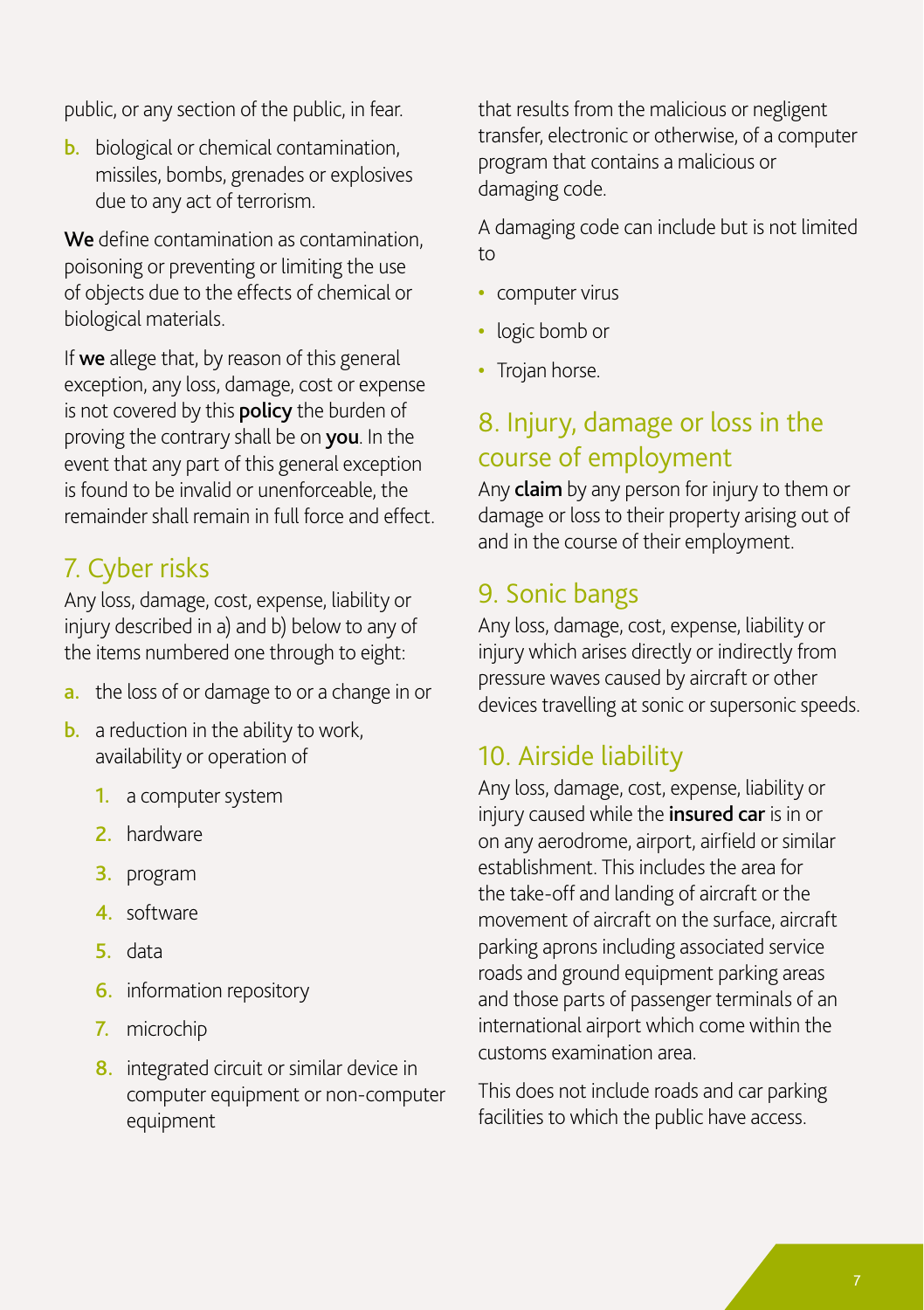# **General conditions of the policy**

You or any other person claiming under this **policy** must comply with the following general policy conditions to avail of the full protection provided by the **policy**. If you or any other person claiming under this **policy** does not comply with them, we may cancel the policy or refuse to deal with **your claim** or reduce the amount of any **claim** payment.

No condition or endorsement of this policy, shall affect the right of any person to recover an amount under or by virtue of the Road Traffic Acts.

# 1. Your duty

A. You must advise us of all material facts when applying to **us** for insurance. A material fact is one which may influence us when agreeing to provide insurance or the premium we charge. We will consider the policy to be invalid and not having existed if you do not truthfully provide accurate information or you fail to disclose any material fact when applying for cover. The answers and statements you provide in the **proposal form** and declaration or statement of fact and declaration must be true.

**B. You** must notify **us** as soon as possible of any change which may affect this insurance. In particular if

- the main driver changes
- any change is made to the *insured car* or if the *insured* car is replaced
- you no longer own the insured car
- you change the address at which the insured car is usually parked overnight
- you change occupation
- you want to use the *insured car* for any use not included on your certificate
- the health of any insured driver affects their ability to drive the car
- you or any insured driver is convicted of any driving or criminal offence.

We will then let you know of any change in your premium or your cover. The list above does not show all the changes **you** must tell us of. Please contact us if you are in any doubt about the importance of a change in circumstance.

C. You have a continuing obligation to observe and fulfil the terms, provisions, conditions and endorsements of this policy in so far as they relate to anything to be done or complied with by you.

These requirements must be strictly carried out by you otherwise no person will be entitled to make a **claim** under this **policy**.

# 2. Looking after your car

You shall take all reasonable steps to safeguard the *insured car* from loss or damage and keep it in efficient condition. We will have free access to examine the **insured car** at all times.

To protect against frost damage it is essential that anti-freeze be used as recommended by the manufacturer and where possible the insured car should be garaged.

# 3. Your obligations in the event of a claim or prosecution

- a. You must not admit responsibility or make an offer or promise of payment or reimbursement without our written consent.
- **b.** You must write or telephone and let us know immediately about any event which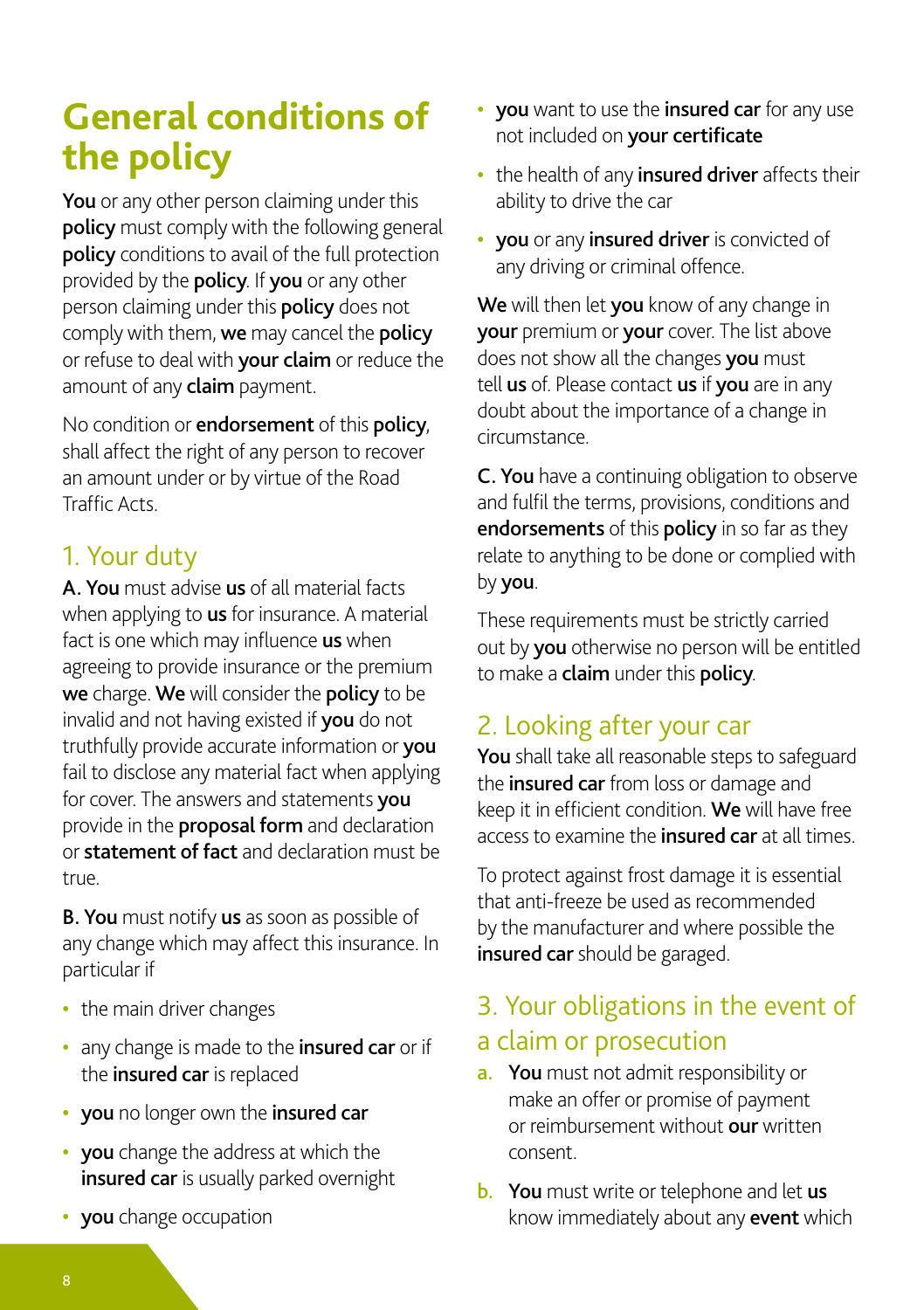may give rise to a **claim** under this **policy** and provide full details. Alternatively if you are not involved personally in an event you must advise us within 48 hours of becoming aware of such an event providing all details you are aware of or have obtained.

- c. You must send us immediately on receipt and without answering it, every letter, claim, legal proceedings and every correspondence, communication or notice from the Injuries Board formerly known as the Personal Injuries Assessment Board (PIAB). You shall also write and tell us immediately **you** become aware of any prosecution or inquest in connection with any event.
- d. You shall give us all information and assistance as and whenever we may require.

# 4. Our rights in the event of a claim or recovery

We will be entitled to take over and carry out in your name the defence or settlement of any claim. For our own benefit we may take legal action, in your name, to recover any amount we have paid. We will decide how any proceedings or settlements are handled.

# 5. Other insurance

If at the time any **claim** arises under this policy, there is any other insurance covering the same loss, damage or liability, we will only pay our share of any loss, damage, cost or expense. If at the time of the claim the person driving the *insured car* has cover under another policy for the same loss or damage or liability then no cover shall apply under Section 1 – Third party insurance cover of this **policy**.

This condition will not apply to any personal accident or driver accident cover which may be covered by this **policy**.

# 6. Disputes between you and us

Any dispute relating to a claim between you and us under this policy must be referred to arbitration. The appointment of the arbitrator will be by agreement between you and us but if we cannot agree, the President of the Law Society of Ireland will appoint an arbitrator. If the disputed **claim** is not referred to arbitration within 12 months of **your claim** being turned down, we will treat the **claim** as abandoned.

# 7. Our right to reclaim payments

If we make a payment due to our obligations under the Road Traffic Acts or any law, on a claim which the policy does not cover, we have the right to get the payment back from you.

# 8. Cancellation of the policy

- a. We may cancel this **policy** by sending you 10 days' notice by registered letter to your last known address. You must return vour current certificate and insurance disc. As long as no **claim** has been made or is pending we will refund the premium paid for the **period of insurance** remaining.
- **b.** You may cancel this **policy** by sending us written instructions and returning the current certificate and insurance disc. As long as no **claim** has been made or is pending we will refund the premium paid for the **period of insurance** remaining, less an administration charge. Details of our administration charges are outlined in our Terms of Business.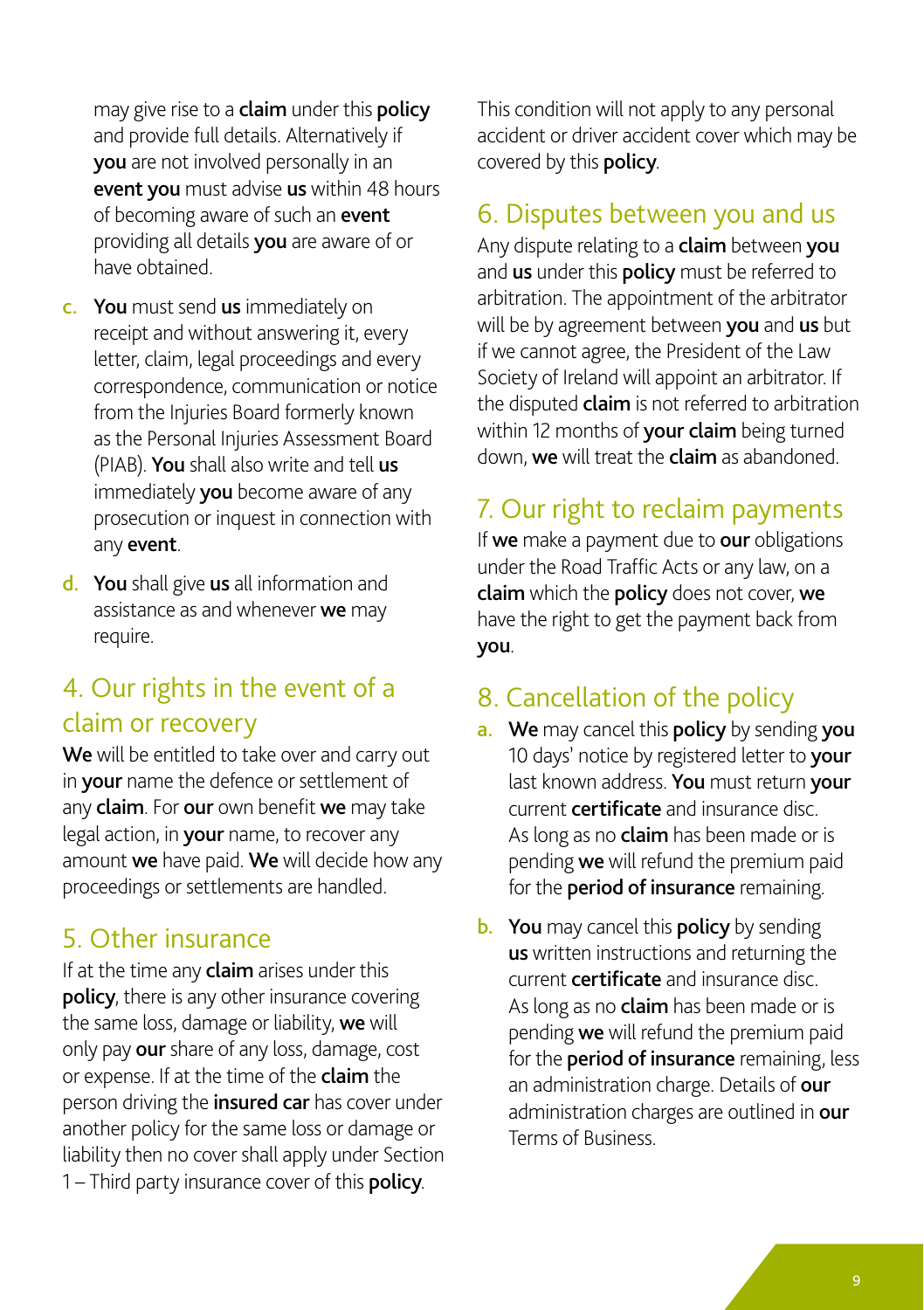# 9. Suspension of the policy

The cover under Section 1 – Third party insurance cover or the whole **policy** can be suspended at your written request from the date you have returned the current certificate and insurance disc.

If the suspension lasts for a period of 28 consecutive days or more we will refund the premium for the suspended period. We will continue to collect direct debit instalments during a period of suspension.

There is no premium refund if the suspension arises due to a claim.

# 10. Pay the premium and keep your payments up to date

You must pay all amounts due in the period of insurance on time and in full. If you do not you will not be covered.

- a. Annual payments: The amount must be paid in full and the payment cleared by us.
- **b.** Direct debit payments: If the premium is paid by instalments, these will be collected on the cover start date selected by you and on the same day of each of the subsequent instalment months.

If you do not pay an instalment, even if you have paid one or more instalments already, your policy will be cancelled in accordance with the cancellation condition.

# 11. Fraudulent claims

If you or any person entitled to cover under this **policy** makes a **claim** knowing it to be false or fraudulent in any way, or if damage is caused by any deliberate act or with your consent or involvement or the involvement of anyone acting on **your** behalf, then all cover under the **policy** will be forfeited.

# 12. Application of limits of indemnity

Where we have to make a payment to more than one *insured* person in the event of an accident, the maximum amount we will pay will be the limit noted under the **policy** or under any applicable **endorsement** regardless of the number of people insured. Your liability will be prioritised ahead of any other insured person.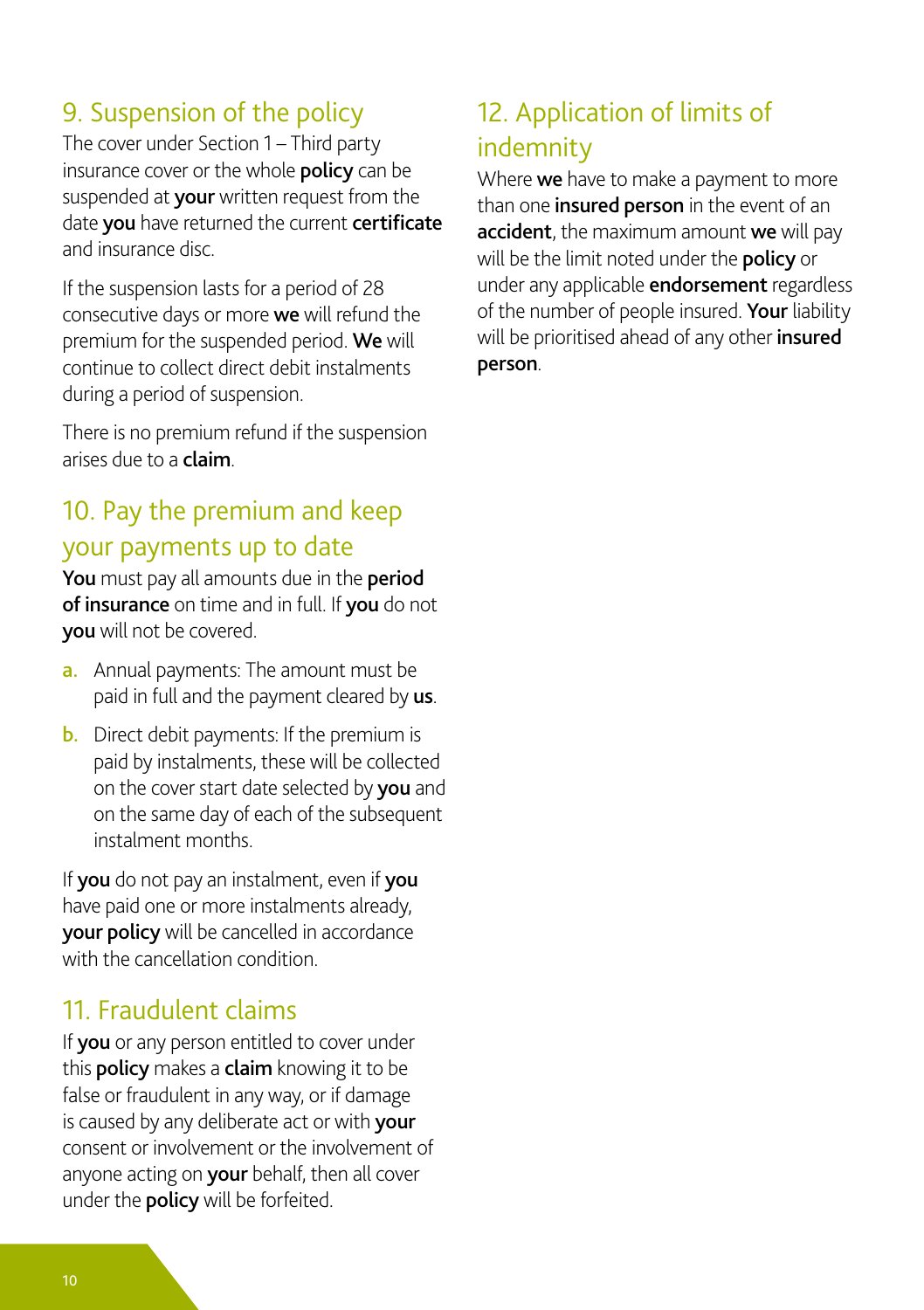# **Cover**

# **Section 1 – Third party insurance cover**

# Cover for you

We will pay all amounts you or your legal personal representatives may legally have to pay for damages and claimants costs and expenses for

- **1.** death or injury to any person
- 2. damage to property up to an amount of €30,000,000 inclusive of costs

resulting from a **claim** or series of claims arising from any one **event**, as a result of or in connection with the insured car described in the schedule.

At your request, we will extend the cover provided by this section to include the legal liability of any passenger being carried in or getting into or out of the insured car provided that the passenger

- is not covered under another policy
- is not driving the **insured car** or in charge of the **insured car** for the purposes of driving
- observes the terms, exceptions, conditions and **endorsements** of the **policy** in so far as they can apply.

# Legal expenses

We have the right to instruct, at our own expense, a solicitor in respect of any event for which cover may be provided under this section for

- 1. representation at any coroner's inquest into a death
- 2. defending proceedings brought in any court of summary jurisdiction.

In addition we will pay legal costs up to €2,500, incurred with our written consent, to defend you in proceedings in respect of

- 1. manslaughter or
- 2. dangerous driving causing death or serious bodily harm under the Road Traffic Acts

arising from any personal injuries for which cover may be provided under this section.

# Cover to drive other cars

This cover extension is not provided on all policies. Your certificate shows whether this extension applies to your policy.

So long as **you** are not entitled to cover under any other policy, the cover provided by this section, will also cover you for an event arising while personally driving a car which

- 1. does not belong to you
- 2. is not in your custody or control by reason of your employment or business
- 3. is not hired to you under a hire purchase agreement.

This extension applies to private passenger cars only.

It does not apply to

- vans
- car-vans
- jeeps with no seats in the back
- vans adapted to carry passengers.

### **Trailers**

The cover provided by this section will extend to include the use of

1. any trailer while attached to the insured car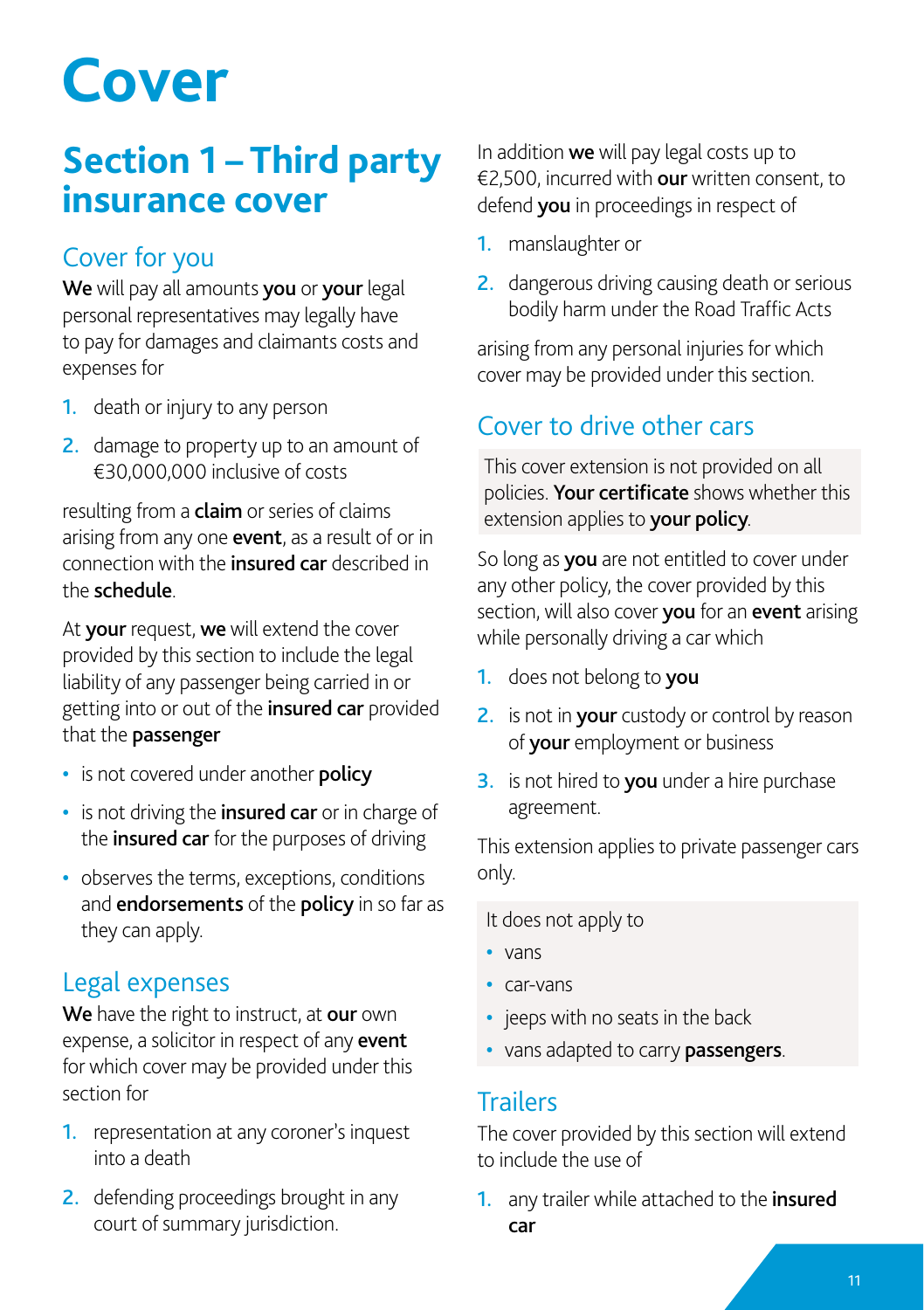- 2. any detached single axle trailer up to half tonne unladen weight but not including
	- caravans
	- mobile homes
	- trailer tents
	- boat trailers
	- any trailer which incorporates machinery or other equipment.

We will not pay a claim, except where it is necessary to meet the requirements of the Road Traffic Acts, for any liability arising

- from the use of a trailer or plant forming part of a trailer as a tool
- out of any **event** which happens while the **insured car** is drawing a greater number of trailers than is allowed by law.

# Exceptions to Section 1

We will not pay a claim, except where it is necessary to meet the requirements of the Road Traffic Acts, for

- 1. loss or damage to property belonging to, held in trust by, or in your custody or control or belonging to, held in trust by or in the custody or control of any passenger or insured driver of the insured car or being carried in the insured car
- 2. death or bodily injury to any person driving the **insured car** or in charge of the insured car for the purpose of driving.

# **Section 2 – Loss or damage to the insured car**

# Cover provided

We will pay for loss or damage to the insured car. At our option, subject to the cover provided under the heading New car replacement, we may repair, reinstate or replace the *insured car* or any part of it or its accessories or spare parts or alternatively pay a cash amount for the loss or damage.

If any part or accessory of the insured car is no longer available or cannot be obtained from the makers we will pay the cost of the part or accessory as set out in the maker's last published price list plus the current labour charge for its fitting.

# Transport costs

If the insured car cannot be driven, due to any loss or damage insured under this **policy**, we will pay the reasonable cost of protection and removal to the nearest repairer. Following the repairs, we will also pay the reasonable cost of delivery of the car to your address in Ireland.

# How total loss claims will be settled

The maximum we will pay in the event of

- 1. a total loss where the **insured car** is damaged beyond repair or is deemed by us to be uneconomical to repair or
- 2. the insured car being stolen and not recovered

is the **market value** of such a car immediately prior to the loss or damage less any residual salvage value.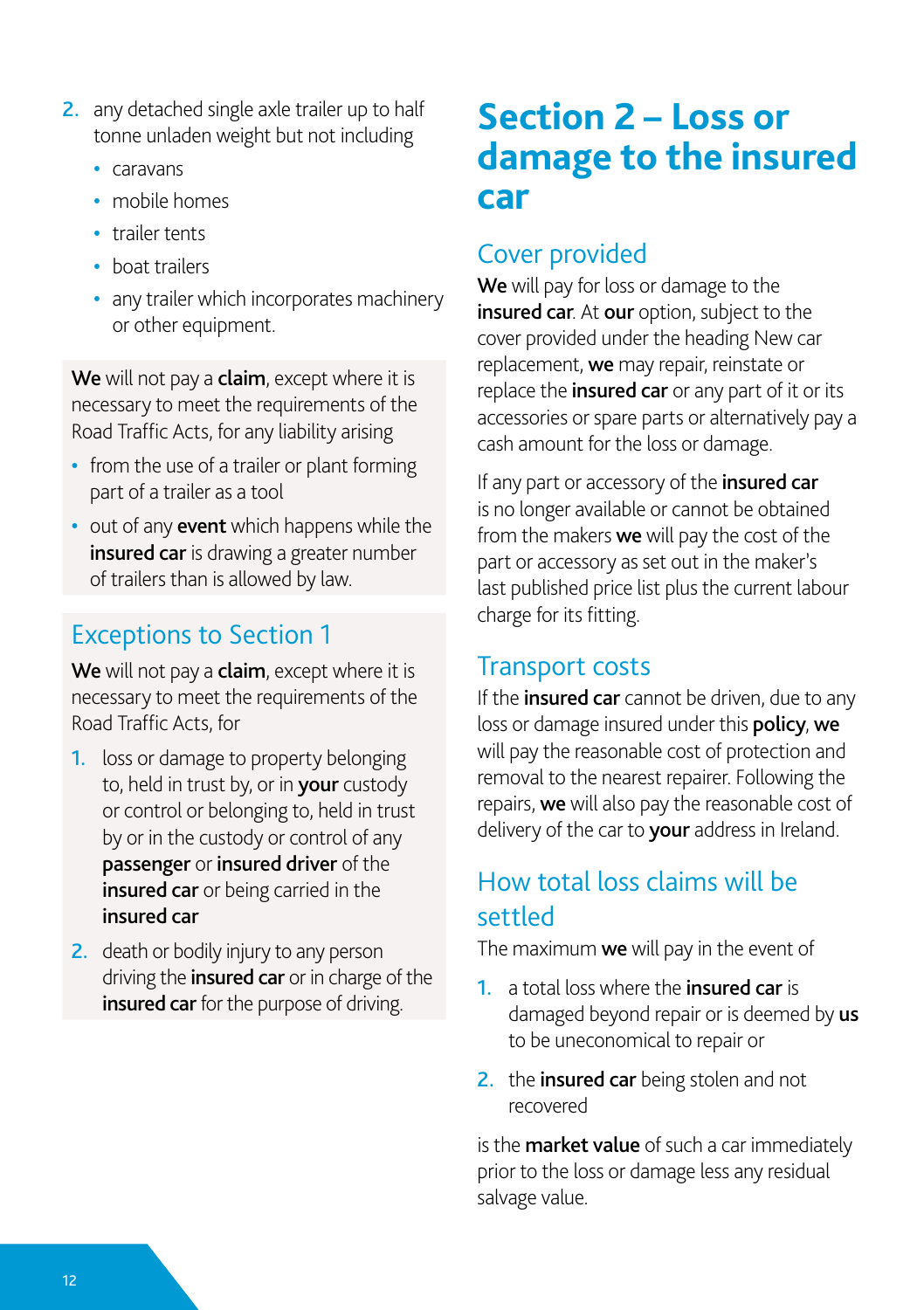We will be entitled to take possession of and dispose of your damaged car, at any time during the course of a **claim**.

## New car replacement

We will at your request replace the insured car with a new car of the same make and model if

- 1. within 12 months of registration as new in your name and
- 2. having an odometer reading of less than 48,280 kilometres

### the insured car

- a. in our assessment sustains damage greater than 60% of the manufacturer's list price at the time of damage or
- **b** is stolen and not recovered within four weeks from the date of theft.

If, on insuring the car, you have provided us with an estimated value of the car, this cover will be provided once the list price of the new car does not exceed your estimated value as shown on your schedule.

This provision is subject to the consent of any other party who has an interest in the insured car.

We will be entitled to take possession of and dispose of **your** damaged car in the event either you or any other interested party avails of cover under this section.

If it is not possible to provide a new car replacement of the same make and model we will only pay the cost of such car as set out in the maker's last published price list less any discounts that may have been applicable at the time of purchase.

# Windscreen and window glass

We will pay the cost to replace or repair accidental breakage, cracking or chipping of glass in the windscreen or window(s) of the **insured car.** In the **event** of a windscreen or window claim you will need to call us on 1890 953 953 for details of our approved supplier.

If you do not use one of our approved suppliers we will only pay up to

- 1.  $\epsilon$ 223 per **claim**, where the windscreen or window glass cannot be repaired and needs to be replaced
- 2.  $€30$  in total to repair a chipped or cracked windscreen or window glass, regardless of the number of chips or cracks which need to be repaired.

This cover applies automatically under comprehensive policies only. It is available under third party fire and theft policies but must be specifically requested and an additional premium will apply.

# Hire purchase, leasing or finance agreements

If to our knowledge your car is the subject of a hire, lease or finance agreement (including hire purchase) any payment shall be made to the owner described in the agreement whose receipt shall be a full and final settlement of our liability.

### Car hire expenses

We will pay the cost of you hiring a car if these costs arise as a direct result of the insured car being damaged and such damage is covered under this section. We will pay up to  $\epsilon$ 40 per day but no more than €300 in respect of any one claim.

This cover is only available on comprehensive policies.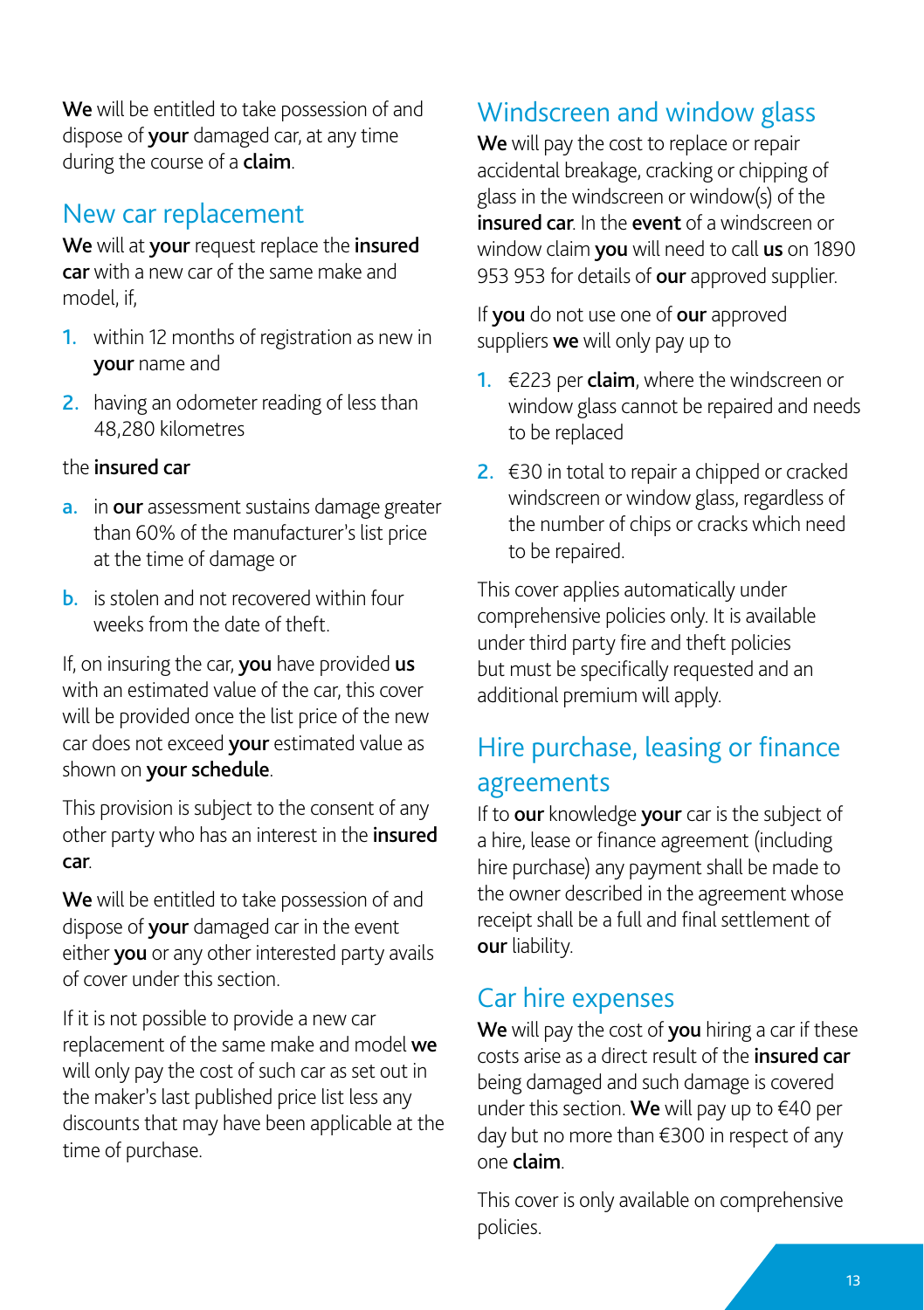# Replacement locks

We will pay you up to a maximum of  $\epsilon$ 750 to replace the locks and alarm on the insured car if the keys for the car are stolen by forcible and violent entry to or exit from

- **1.** your usual residence or any other private residence at which you are spending the night or
- 2. any hotel room or guesthouse room at which you are spending the night.

We will not pay

- 1. if your keys are stolen by deception or fraud or taken by a member of your family who normally lives with you
- 2. for any loss if you do not report the theft of keys immediately on discovery to An Garda Síochána and in the case of a hotel or guesthouse, to the proprietors.

# Personal property

We will pay you, or at your request the owner of the property, for loss or damage to personal property, while in the **insured car**, by fire, theft or attempted theft or by accidental means provided that

- 1. the maximum amount we will pay is  $\epsilon$ 400
- 2. payment to any person other than you shall be paid direct to that person who shall observe, fulfil and be subject to the terms, exceptions, conditions and **endorsements** of the **policy** in so far as they can apply. Our obligations under this section will be fulfilled once payment is made.

We will not pay for

- 1. loss or damage to goods or samples carried in connection with any trade or business
- 2. loss of cash or fraudulent use of credit cards or cheques.

# Fire brigade charges

We will pay the fire brigade attendance charges which arise due to a valid **claim** under this section. The most we will pay is  $\epsilon$ 2,000.

# Exceptions to Section 2

We will not pay for

- 1. loss of use, depreciation, wear and tear, mechanical, electrical or electronic breakdowns, failures or breakages
- 2. damage to tyres by braking, punctures, cuts or bursts
- **3.** damage to the **insured car**, its accessories and spare parts caused by goods carried in the car
- 4. damage to the **insured car** if at the time of the **accident** causing the loss the *insured driver* has a breath, blood or urine alcohol or drug level above the legal limit in the Road Traffic Act
- 5. more than €223 per claim for repair or replacement of windscreen or window glass in the *insured car* unless one of our approved suppliers is used
- 6. the cost of importing parts or accessories from outside the EU or any extra cost of parts or accessories above the price of similar parts available from the manufacturer's European representatives.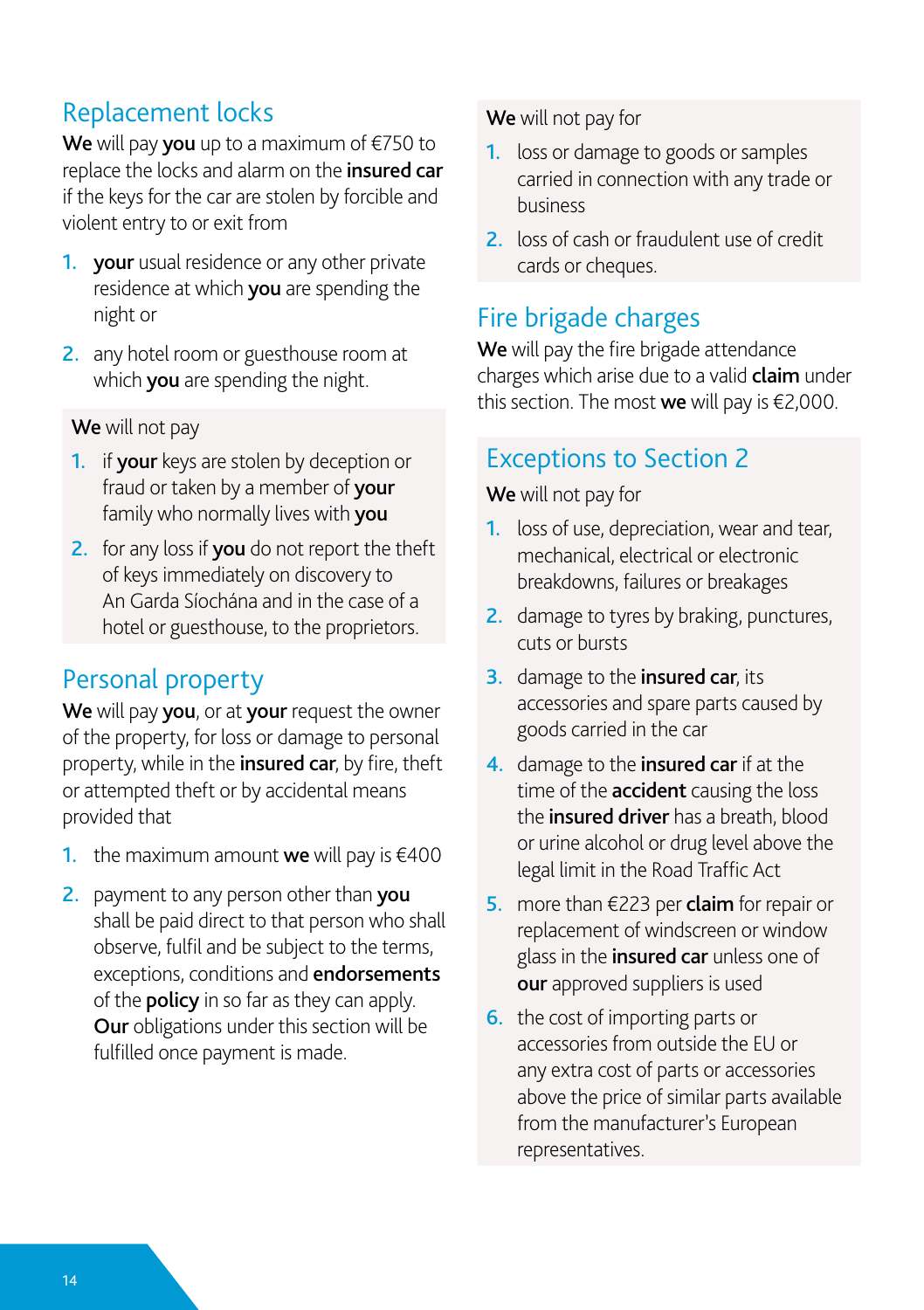# **Section 3 – Personal accident**

We will pay you or your legal personal representatives the compensation shown below if you are injured by violent, accidental, external and visible means arising

- 1. directly in connection with the insured car or
- 2. while getting into or out of or travelling in any private car not owned by **you**

which within three calendar months (with the exception of any medical or surgical treatment resulting from the injury) is the sole cause of:

| a.        | Death                                                                            | €5,000 |
|-----------|----------------------------------------------------------------------------------|--------|
| b.        | Total and permanent loss of<br>sight in one or both eyes                         | €2.500 |
| $\subset$ | Loss of one or more limbs                                                        | €2,500 |
| d.        | Total and permanent loss of<br>sight in one eye in addition<br>to loss of a limb | €2,500 |

# Exceptions to Section 3

This section will no longer provide any cover and will be automatically cancelled once vou reach 70 years of age.

### We will

- 1. not pay benefit for any injury arising from suicide or attempted suicide
- 2. only pay a claim under one of the benefits noted at a. to d. above for any one event and our total liability shall not exceed €5,000 in the period of insurance
- 3. pay this benefit under one policy only where you hold more than one motor policy with us
- 4. not make a payment under this section for a **claim** arising while you are driving unless you hold a licence to drive a car or having held such a licence are not disqualified from holding that licence.

# **Section 4 – Medical expenses**

We will pay you medical expenses up to €1,000 each, for bodily injury suffered in direct connection with the insured car by

- 1. you
- 2. an insured driver or
- **3.** any person in the insured car

arising from violent, accidental, external and visible means.

# **Endorsements**

The following **endorsements** will apply where the corresponding **endorsement** number is shown in your schedule. All endorsements are subject to the terms, exceptions, limitations and conditions contained in the **policy**.

An **endorsement** will relate solely to the car registration number and/or the person's name appearing next to the **endorsement** number in the **schedule**, unless otherwise noted in the endorsement wording.

# 1. Accidental damage excess

We will not pay the first amount, shown next to this **endorsement** number in the **schedule**. for a claim for loss or damage to the insured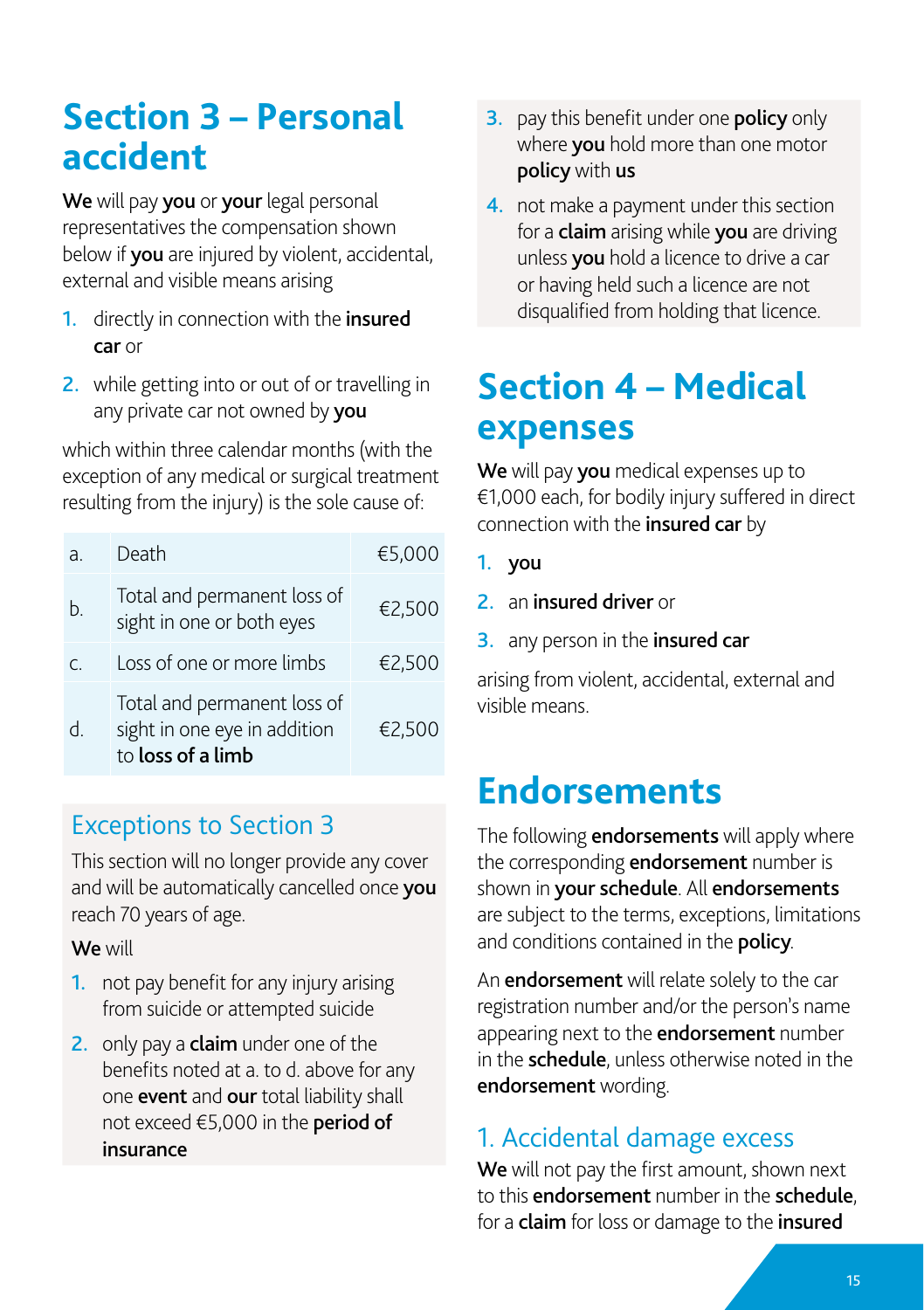car. No excess will apply for a claim

- 1. due to fire, self-ignition, lightning, explosion, theft or attempted theft
- 2. solely for replacement of broken windscreen or window glass.

### 2. Excess

We will not pay the first amount, shown next to this **endorsement** number in the **schedule**. for any **claim** covered by this **policy**.

No **excess** will apply for a **claim** solely for replacement of broken windscreen or window glass.

# 3. Third party insurance cover

This **policy** will only provide cover for liability to third parties as described in Section 1 and no other cover will apply.

# 4. Third party, fire and theft

Cover is provided under Sections 1 and 2 only. Cover under Section 2 is limited to

- **claims** arising from fire, self-ignition, lightning, explosion, theft or attempted theft and
- replacement locks, fire brigade charges, personal property, new car replacement and transport costs.

Your no claim discount will not be reduced for a claim for fire, self-ignition, lightning, explosion, theft or attempted theft.

# 5. Suspension of entire policy

All cover under this **policy** is suspended.

# 6. Suspension of third party insurance cover only

All **policy** cover provided under Section 1-Third party insurance cover is suspended.

# 8. Excluding a named person from driving

The cover will not operate while the *insured* car

- 1. is being driven by or
- 2. is for the purpose of being driven by or
- 3. in the charge of

any person named next to this endorsement number in the schedule.

# 9. Named person(s) only driving

Cover is provided solely while the insured car is being driven by the person or persons named next to this endorsement number in the schedule.

# 10. Including drivers under 25 and over 71 years of age

Cover will also be provided to the person named next to this **endorsement** number in the schedule.

# 13. Insured only driving

We will provide cover solely while the insured car is being driven by you or is in your charge for the purpose of being driven by you.

# 14. Interest of owner

We will also provide cover under Section 2 to the owner shown next to this **endorsement** number in the schedule.

# 16. Indemnity to employer

We will extend Section 1 to provide cover to your employer, shown next to this endorsement number in the schedule, if an accident occurs while the insured car is being used by you on your employer's business provided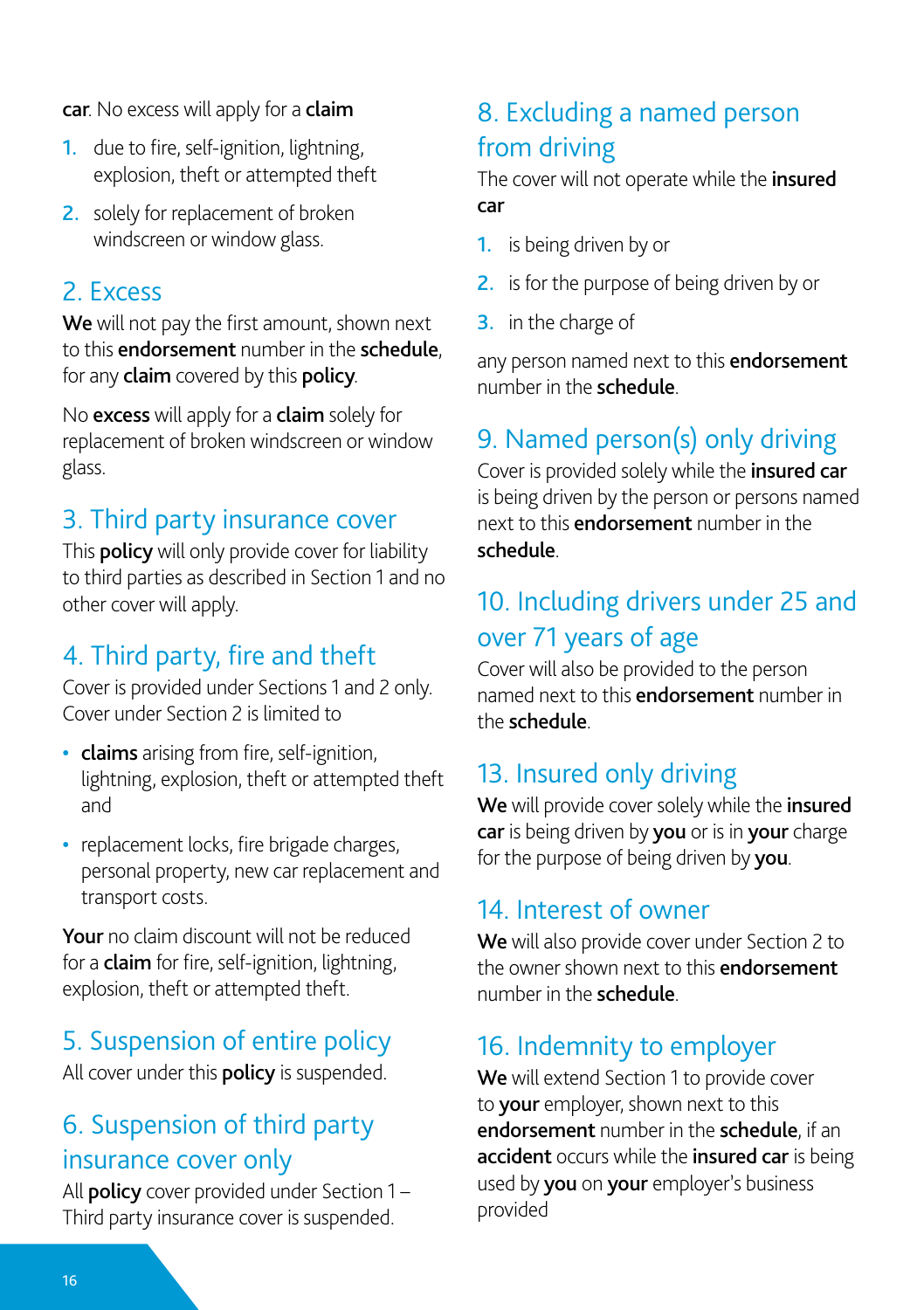- 1. the insured car does not belong to or is not provided by your employer
- 2. the employer is not entitled to cover under another policy
- 3. the employer observes, fulfils and complies with the terms, exceptions, conditions and endorsements of this policy in so far as they apply.

# 17. Alteration of benefits

We will not provide cover to drive other cars under Section 1, Section 3 – Personal accident and Section 4 – Medical expenses.

# 19. Open driving for full licence holders between the ages of 25 and 71

The drivers whose driving is covered under this policy are

- 1. you
- 2. any person, between the ages of 25 and 71 who is driving with your permission, provided that person holds or has held a full licence to drive the **insured car**
- 3. any other person noted on **your** certificate and schedule as being insured to drive

provided the driver

- 1. holds a licence to drive the **insured** car or having held such a licence is not disqualified from holding that licence
- 2. does not have cover under any other policy
- **3.** is not a person in the motor trade driving the *insured* car for the purpose of overhaul, upkeep or repair for you

4. observes the terms, exceptions, conditions and **endorsements** of the **policy** in so far as they can apply.

# 22. Specified attached and detached trailer cover

The cover provided by this **policy** will include the trailers described in the **schedule**. For the purposes of this **policy** the trailer and any plant forming part of or permanently attached to the trailer shall together be deemed to form a trailer but cover will not apply to

- 1. liability arising from the use of the trailer or plant forming part of the trailer as a tool except as is necessary to meet the requirements of the Road Traffic Acts
- 2. liability arising out of any event which happens while the *insured car* is drawing a greater number of trailers than is allowed by law.

# 26. Liability to third parties arising from a detached trailer

The cover provided under Section 1 will, subject to its terms and limitations, apply to any trailer noted next to this **endorsement** number in the schedule while detached from and not being towed by any vehicle.

# 36. Windscreen and window glass

We will pay the cost of damage to windscreens or windows of the *insured* car subject to the terms, exceptions and cover limits stated in the schedule. Any payment under this endorsement will not affect your no claim discount.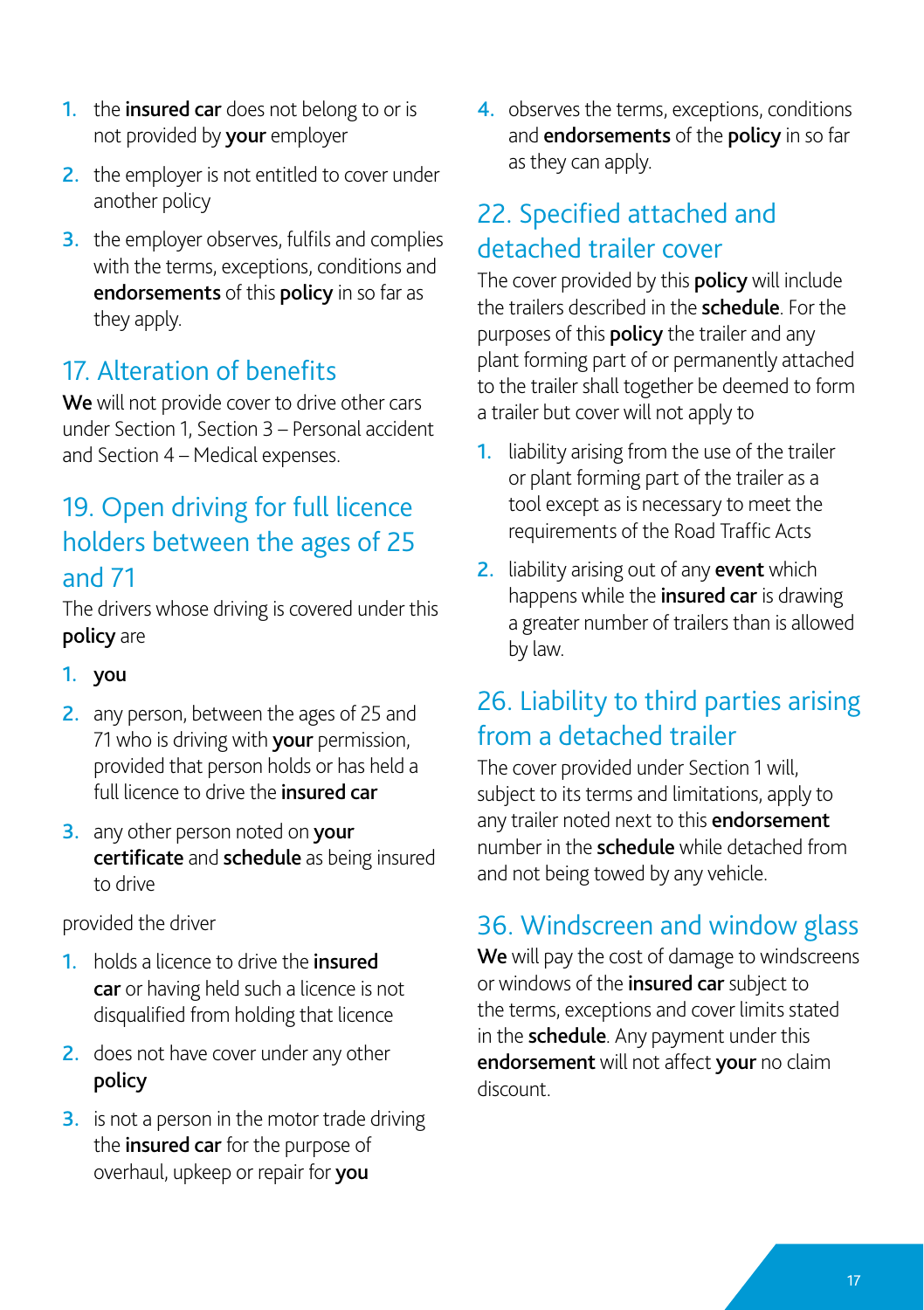# 50. Excluding learner permit or provisional licence holders

We will not provide cover under the policy while the **insured car** is being driven by a person who is the holder of a learner permit or provisional licence.

# 51. Including named learner permit or provisional licence holders

We will not provide cover under the policy while the *insured car* is being driven by a person who is the holder of a learner permit or provisional licence other than a person named in the schedule next to this endorsement number.

# 54. Excluding cover to drive other cars

We will not provide cover to drive other cars and this cover under Section 1 has been deleted.

# 71. No claim discount protection cover

You can make a claim without it affecting your no claim discount. If your no claim discount is:

- 50% it remains at 50%
- 45% it remains at 45%
- 40% it remains at 40%
- 30% it remains at 30%
- 20% it remains at 20%.

# 72. Car breakdown assistance

The service provided under car breakdown assistance is a 24 hour emergency assistance service in the event of car breakdown.

You must contact the Freephone car breakdown assistance line to activate this service and we will not cover any costs you incur prior to calling us on 1800 323 888 or from Northern Ireland, England, Scotland or Wales on 00 353 91 560 622. The assistance supplied will be at the choice of the assistance provider based on the options available to them at the time of the request. This is because all options are not always available at the time of a breakdown.

We will provide assistance for breakdown of the insured car caused by an accident, mechanical breakdown, fire, theft, attempted theft, malicious damage, punctures that need help to fix or to replace a wheel, lost keys, stolen keys, keys broken in the lock or locked in the car, occurring during the **period of** insurance.

Cover applies within the island of Ireland, England, Scotland and Wales and we will provide the following benefits:

### Roadside and doorstep assist

We will provide one hour's free labour either at the roadside, your home or place of work if the insured car can be repaired where it is. You or an **insured driver** must be with the **insured** car when the repairer arrives to avail of the benefits under this cover.

### **Towing**

If the insured car has broken down at home or away from home and cannot be repaired where it is **we** will pay the cost of towing the insured car to the nearest garage capable of repairing the car or **your** own garage, whichever is closer.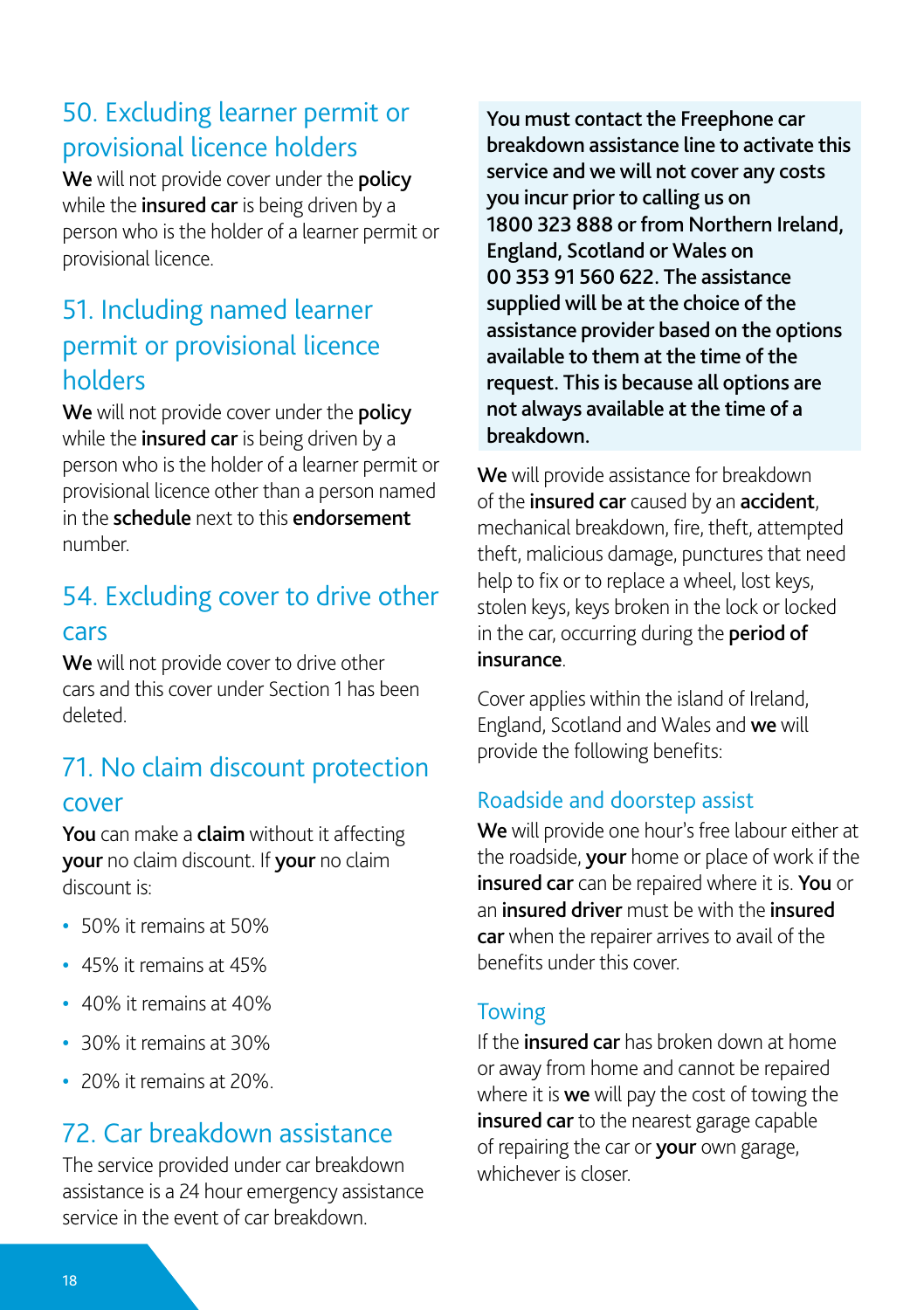## Completion of your journey within Ireland

If repairs cannot be carried out at the roadside and you are more than 30 kilometres from your home, at the choice of the assistance provider we will arrange and pay for one of the following:

- Onward public transport of you or an insured driver and passengers home or to an intended destination or
- A replacement car for up to 48 hours and public transport back to collect the insured car when repaired or
- Overnight accommodation for one night only, while repairs to the *insured* car are being carried out subject to a maximum value of €35 per person and €175 in total.

### Theft of your car within Ireland

If your car is stolen and not recovered within 24 hours and the theft has been reported to both us and An Garda Síochána, we will provide a replacement car for

- up to five days or
- until the **insured car** is recovered, whichever is sooner.

## Completion of your journey within England, Scotland and Wales

If repairs cannot be carried out at the roadside, we will provide a replacement car for up to 48 hours. The most we will pay for this is £100 (sterling).

If the insured car cannot be repaired before departure date, we will pay for the insured car to be towed to the port you are leaving from. The most we will pay for this is £250 (sterling).

### Message relay

We will pass on two urgent messages for you.

### Conditions limiting our responsibility

We will not be responsible to provide **vou** with the services outlined under this endorsement if we are unable to do so as a result of

- 1. The commercial conditions imposed by car hire companies, for example requiring the driver to provide a full licence free of endorsements, a credit card deposit, or the requirement to return a hire car to a pick up point
- 2. Any government control restrictions or prohibitions or any other act or omission of any government agency or local authority; or default of any supplier, agent or other person; or labour disputes or difficulties
- 3. Any other event beyond our reasonable control.

If we have to make a forced entry to the insured car because you are locked out, you must sign a declaration saying that you will be responsible for the damage.

This assistance service will not apply where the *insured car* is modified for, or is taking part in, racing, trials or rallying.

### Exclusions to car breakdown assistance

We will not pay a claim

- 1. for any liability or consequential loss arising from using the assistance services
- 2. for expenses which can be recovered elsewhere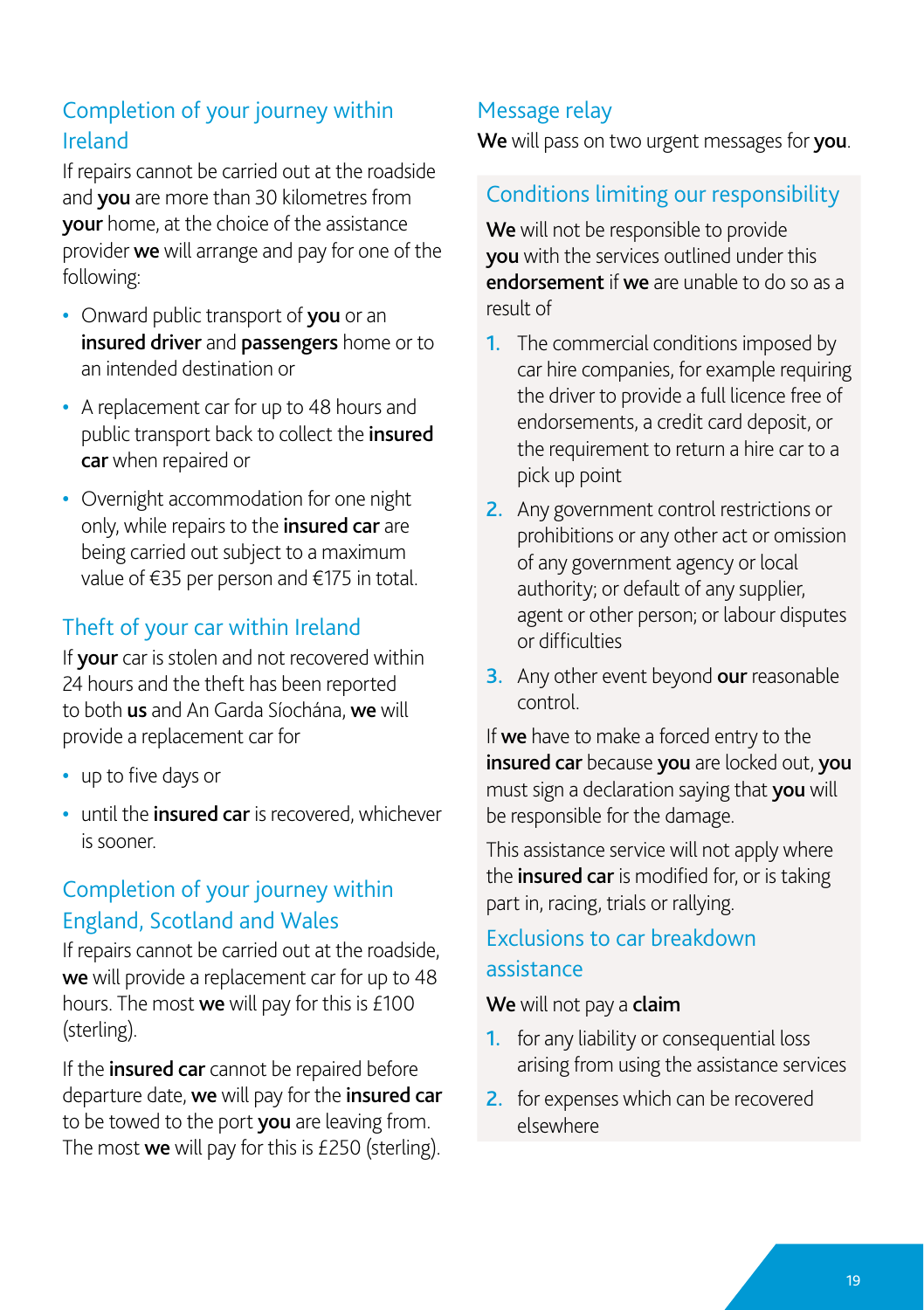- **3.** arising where the **insured car** is carrying more **passengers** or towing a greater weight than that for which it was designed as outlined in the manufacturer's specifications
- 4. arising as a direct result of the unreasonable driving of the *insured car* on unsuitable ground
- 5. for any **accident** or breakdown brought about by an avoidable, willful and deliberate act carried out by you or the insured driver
- 6. for the cost of repairing the insured car other than as outlined in the benefit Roadside and doorstep assist
- 7. for the cost of any parts, keys, lubricants, fluids or fuel required to allow the insured car drive again
- 8. caused by fuels, mineral essences or other flammable materials, explosives or poisonous substances carried in the insured car
- 9. and we may refuse assistance where an insured driver is clearly intoxicated.

# 81. No claim discount protector plus

You can make a claim covered by the policy without affecting your no claim discount for

- 1. fire or theft
- 2. windscreen damage
- 3. a single unlimited claim, which would have affected **your** no claim discount so long as the **policy** has been
- a. in force for at least three consecutive full years with us
- **b.** claims free for this period (excluding fire, theft and windscreen claims).

You will not lose all of your current no claim discount by making a further non fire, theft or windscreen **claim**. Instead it will be stepped back as follows:

- 50% will step back to 30%
- 45% will step back to 30%
- 40% will step back to 30%
- 30% will step back to 20%
- 20% will step back to 0%.

# 84. Driver accident cover

We will pay one of the following benefits if you or any insured driver is accidently injured as a result of an **accident** in the **insured car** which within three months after the date of the accident results in:

| <sub>a</sub> | death                                                                                                             | €20,000        |
|--------------|-------------------------------------------------------------------------------------------------------------------|----------------|
| b.           | total and permanent loss<br>of sight in one or both eyes                                                          | €10,000        |
|              | loss of one or more limbs                                                                                         | €10,000        |
| d.           | hospital expenses incurred<br>after an <b>accident</b> , for<br>which there is a <b>claim</b><br>under the policy | €350<br>a week |
| e.           | medical and physiotherapy<br>enses                                                                                | €1,000         |

We will not pay for

1. any injury resulting from suicide or attempted suicide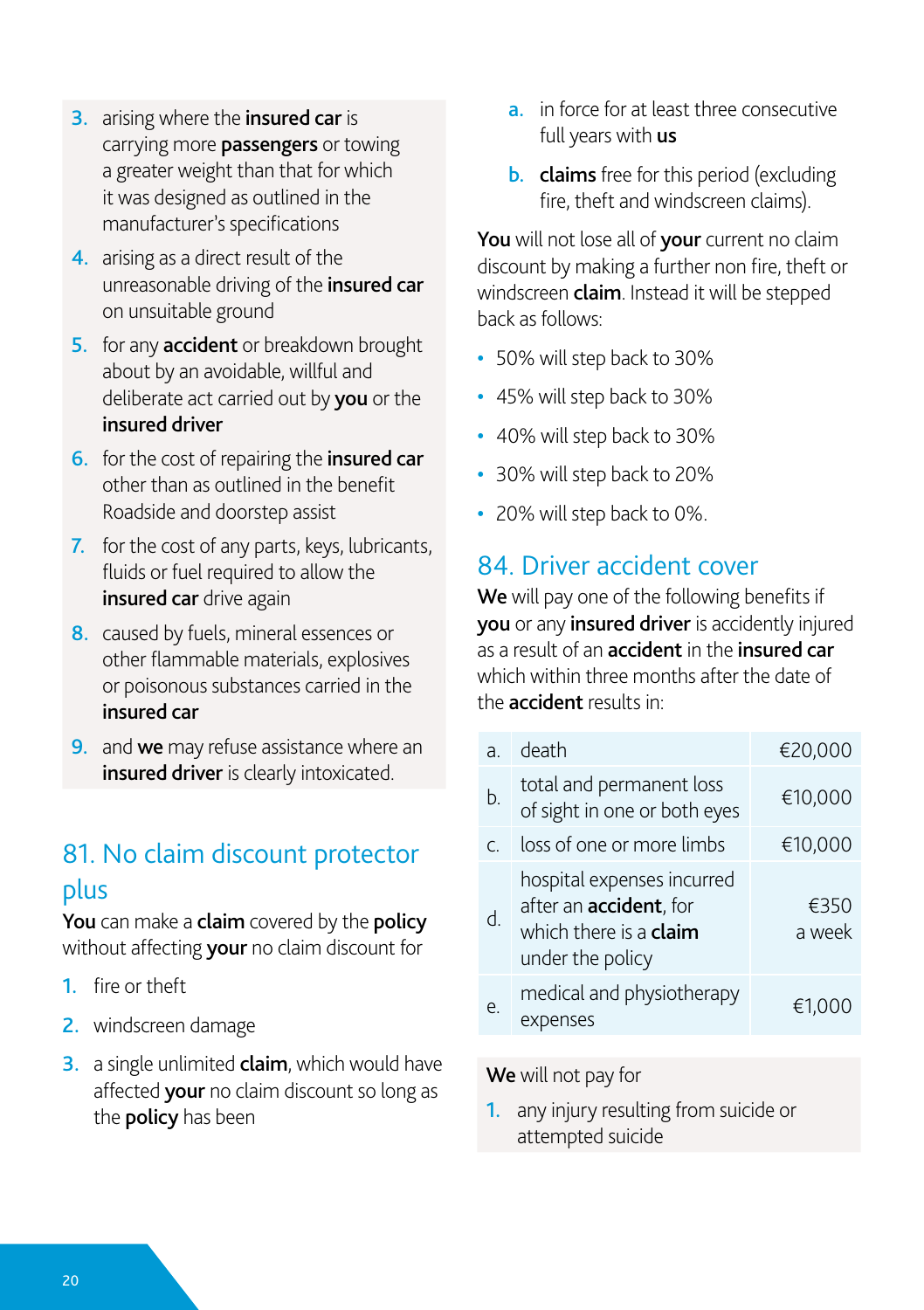- 2. anyone who is driving under the influence of alcohol or drugs at the time of the accident
- 3. any hospital benefit in respect of the first three days of hospitalisation
- 4. any medical or physiotherapy expenses covered under other insurances
- **5.** any **claim** of more than one benefit in respect of the same bodily injury
- 6. any injuries caused by motor **accidents** which have not been reported to An Garda Síochána or other relevant policing authority.

# 85. No claim discount protector extra

Where cover is provided under your policy for fire, theft or windscreen damage, any claim made under these covers will not affect your no claim discount.

All other **claims** including liability to third parties and damage to the *insured* car will have an impact on **your** no claim discount.

With No claim discount protector extra the level of no claim discount granted under your policy will not be reduced as a result of a single claim within a two year period of insurance (24 months) under this **policy**.

If you have a second claim in this period your no claim discount will be reduced as follows:

- 50% back to 40%
- 45% back to 40%
- 40% back to 40%.

If you have a third claim in this period you will lose your entire no claim discount.

# 86. Step-back no claim discount protection

Where cover is provided under your policy for fire, theft or windscreen damage, any claim made under these covers will not affect your no claim discount.

All other claims including liability to third parties and damage to the *insured car* will have an impact on your no claim discount.

With Step-back no claim discount protection the no claim discount granted under your policy will not be lost as result of a single claim but will be reduced as follows:

- 50% will step back to 30%
- 45% will step back to 30%
- 40% will step back to 30%
- 30% will step back to 20%
- 20% will step back to 0%.

If you have more than one claim in the same period of insurance you will lose your entire no claim discount.